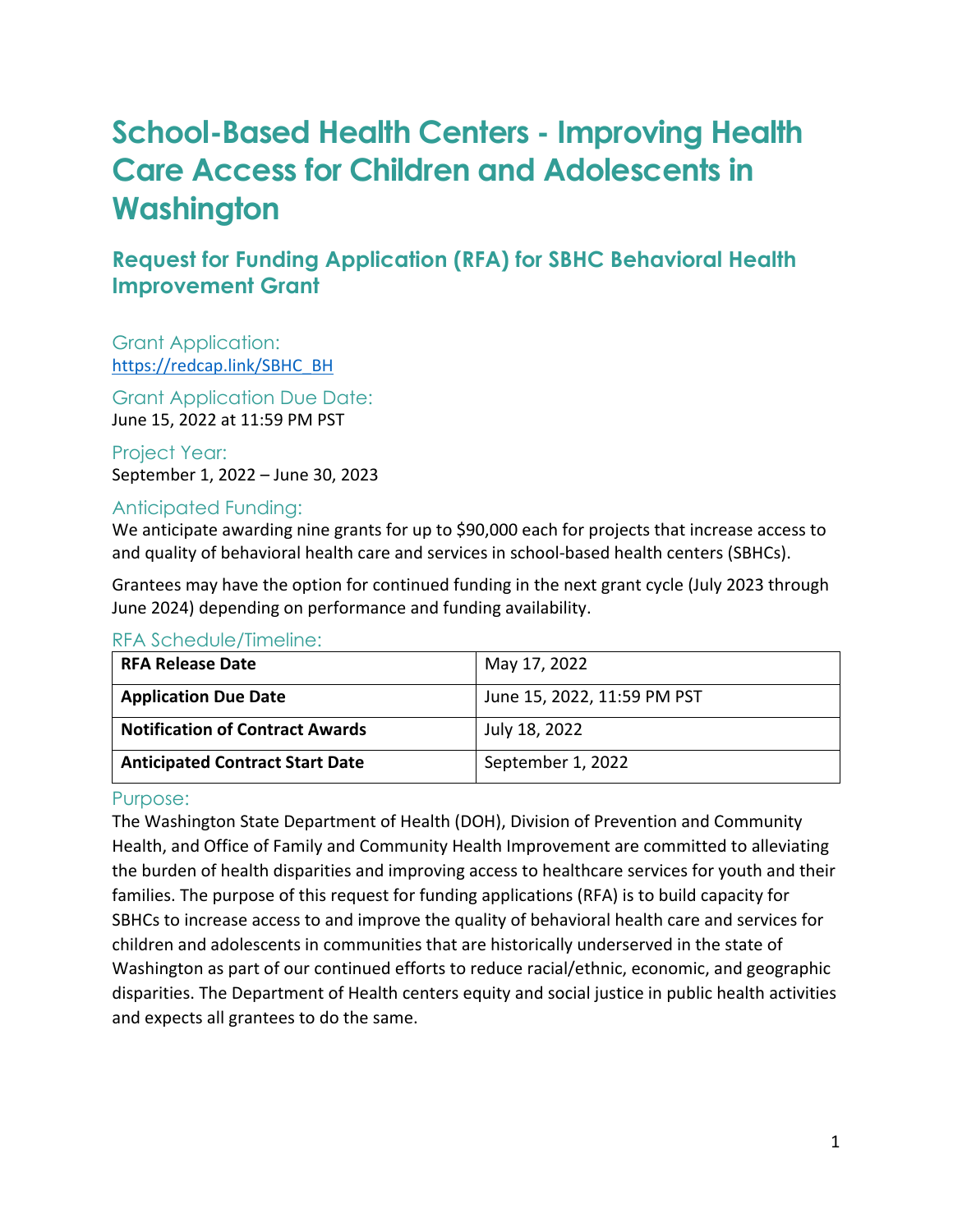The Washington State Legislature passed [Substitute House Bill 1225](https://app.leg.wa.gov/billsummary?BillNumber=1225&Year=2021) in 2021. [The new law \(RCW](https://app.leg.wa.gov/RCW/default.aspx?cite=43.70.825)  [43.70.825\)](https://app.leg.wa.gov/RCW/default.aspx?cite=43.70.825) directs DOH to establish a school-based health center (SBHC) program to expand and sustain the availability of SBHCs to K-12 students in public schools, with a focus on populations that are historically underserved populations. In 2021, the Department of Health requested additional support for the new SBHC Program to respond to the growing mental and behavioral health needs of young people. This included a request for funding to expand and improve behavioral health screening, referral and care for adolescents and transition-age youth in both academic and non-academic settings, including in SBHCs.

#### **We are inviting organizations to submit project proposals to apply for funds to improve access to and the quality of behavioral health services in SBHCs. Eligible applications will be reviewed, scored, and selected for a 10-month contract to carry out project activities.**

In honor and recognition of government-to-government relationships, and the moral and legal responsibility to honor Indian Nations, Tribal and/or Indigenous communities and representative organizations are strongly encouraged to apply. Efforts are underway at DOH to provide additional technical assistance and support for SBHCs within a Tribal health and education context.

#### Background:

Young people in Washington have faced significant behavioral health challenges, even prior to the COVID--19 pandemic. The 2018 Healthy Youth Survey showed that more than 60% of students were experiencing significant anxiety and 40% of students were experiencing depression. Death by suicide among adolescents and transition--age youth has been rising across the state, especially among youth ages 18 to 24. Youth behavioral health is a growing concern as family, school, and social interactions continue to be affected by the COVID-19 pandemic. Children, youth, and young adults are a demographic group at significant risk for challenging behavioral health outcomes and experiences, including risk-taking behaviors. Additionally, students of color and students from low-income backgrounds face significant disparities in accessing supportive behavioral health care and services. The effects of isolation due to COVID-19, combined with shifting educational and social opportunities and experiences, have contributed to behavioral health challenges for many individuals ages 6 to 24.

SBHCs are an evidenced-based and highly effective model for providing high quality, culturally responsive, and equitable medical and behavioral healthcare services. Washington's first SBHC program began in Seattle in 1989. Today, there are over 65 SBHCs sponsored by more than 25 health care organizations throughout the state. A list of current SBHCs in Washington is available on the [Washington School-Based Health Alliance \(WA SBHA\) website.](https://wasbha.org/sbhcs-in-washington-2/) When students are healthy – in body and mind - they are more ready to learn.

The Washington State Legislature recognizes the important role SBHCs play in responding to the mental and behavioral health needs of young people in the state. [The SBHC law, RCW](https://app.leg.wa.gov/RCW/default.aspx?cite=43.70.825)  [43.70.825,](https://app.leg.wa.gov/RCW/default.aspx?cite=43.70.825) defines an SBHC as "a collaboration between the community, the school, and a sponsoring [health care] agency that operates the school-based health center, which is a student-focused health center located in or adjacent to a school that provides integrated medical, behavioral health, and other health care services such as dental care." The health care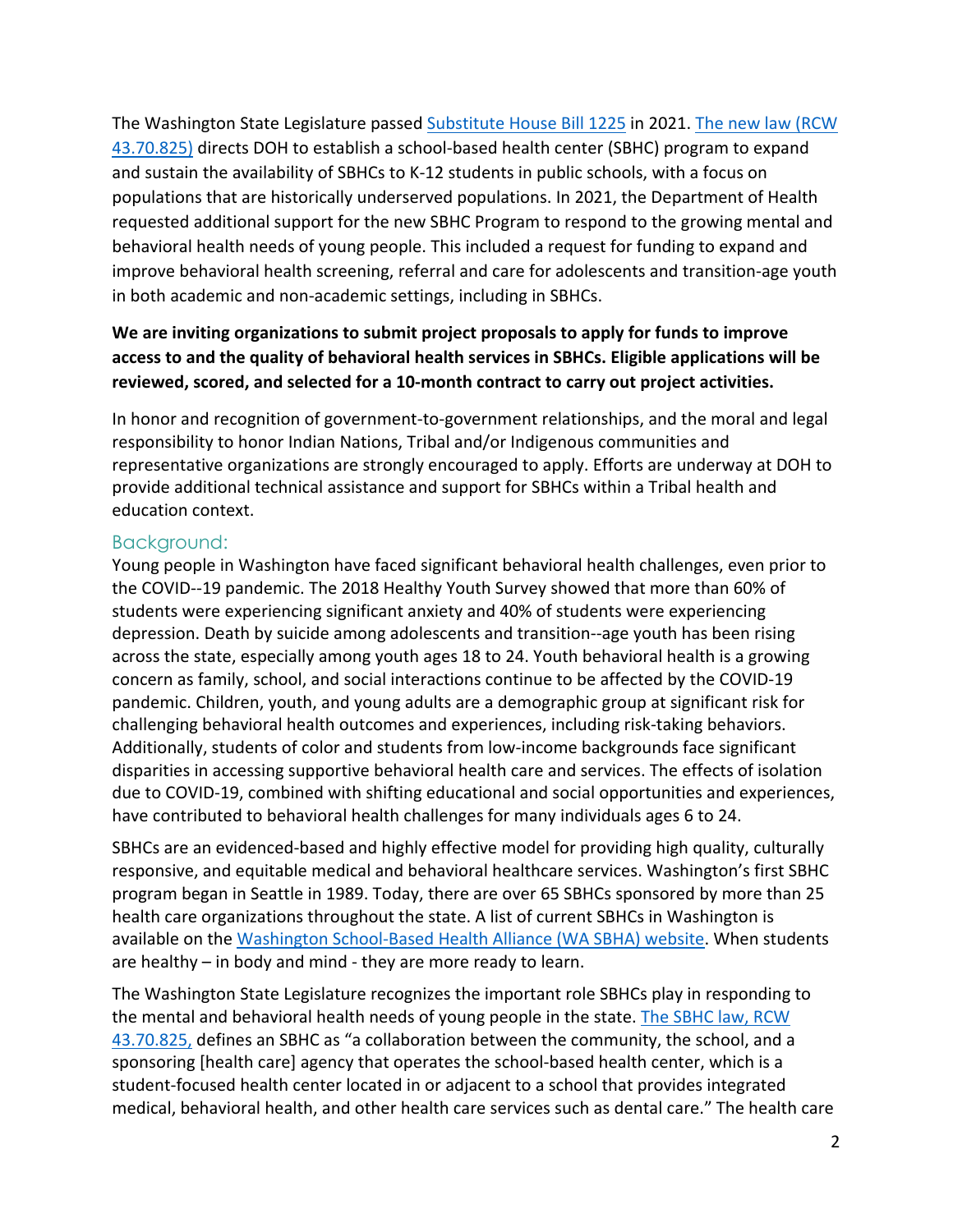sponsor can be a community clinic, hospital, health care system, public health department, federally or locally controlled Tribal health clinic and/or Tribal health program. More information on school-based health centers can be found at: [What is a School-Based Health](https://wasbha.org/sbhcs-in-washington/)  [Center \(SBHC\)? - Washington School-Based Health Alliance \(wasbha.org\)](https://wasbha.org/sbhcs-in-washington/)

#### Behavioral Health Improvement Grant Overview

Behavioral Health Improvement grant recipients will use funding to carry out projects to increase access to and/or improve the quality of behavioral healthcare and services in an established SBHC that serves a community or population that is historically underserved. To be considered for funding, eligible organizations should submit a project proposal and grant application that demonstrates they meet the grant purpose and all grant requirements.

The intent of this grant is to fund projects that will:

- Increase access to and the quality of behavioral health care and services SBHCs in Washington
- Improve the mental and behavioral health, and educational outcomes of children and youth in Washington
- Contribute to efforts to advance health equity throughout Washington, and prioritize serving, engaging, and supporting communities that are historically underserved, including Tribal and Urban Indian communities.

Grant awards will be for a 10-month period to start (September 1, 2022-June 30, 2023); funding after the first grant cycle is not guaranteed and will be dependent on meeting grant deliverables and availability of state funding. The Department of Health works to center equity and social justice in all public health activities. Grant awardees are expected to do the same for the duration of their period of performance.

#### <span id="page-2-0"></span>**Responding to Community Need**

In accordance with [RCW 43.70.825,](https://app.leg.wa.gov/RCW/default.aspx?cite=43.70.825) all proposed projects must be delivered in schools or school districts serving a high proportion of students (60% or more) who come from a *community or population that has been historically underserved.* We are aligning our definition of historically underserved with the Office of Superintendent of Public Instruction's (OSPI) definition of Students Furthest from Educational Justice. The selection committee is open to reviewing data that may lead to expanded definitions. Examples may include any combination of the following:

- Students who identify as Black, Indigenous, or Persons of Color
- Students with disabilities
- Students receiving English Learner services
- Students who are migratory
- Students experiencing homelessness
- Students with experience in foster care and/or with Child Protective Services
- Students with experience in juvenile justice system, before or after graduation
- Students who identify as Two Spirit LGBTQ+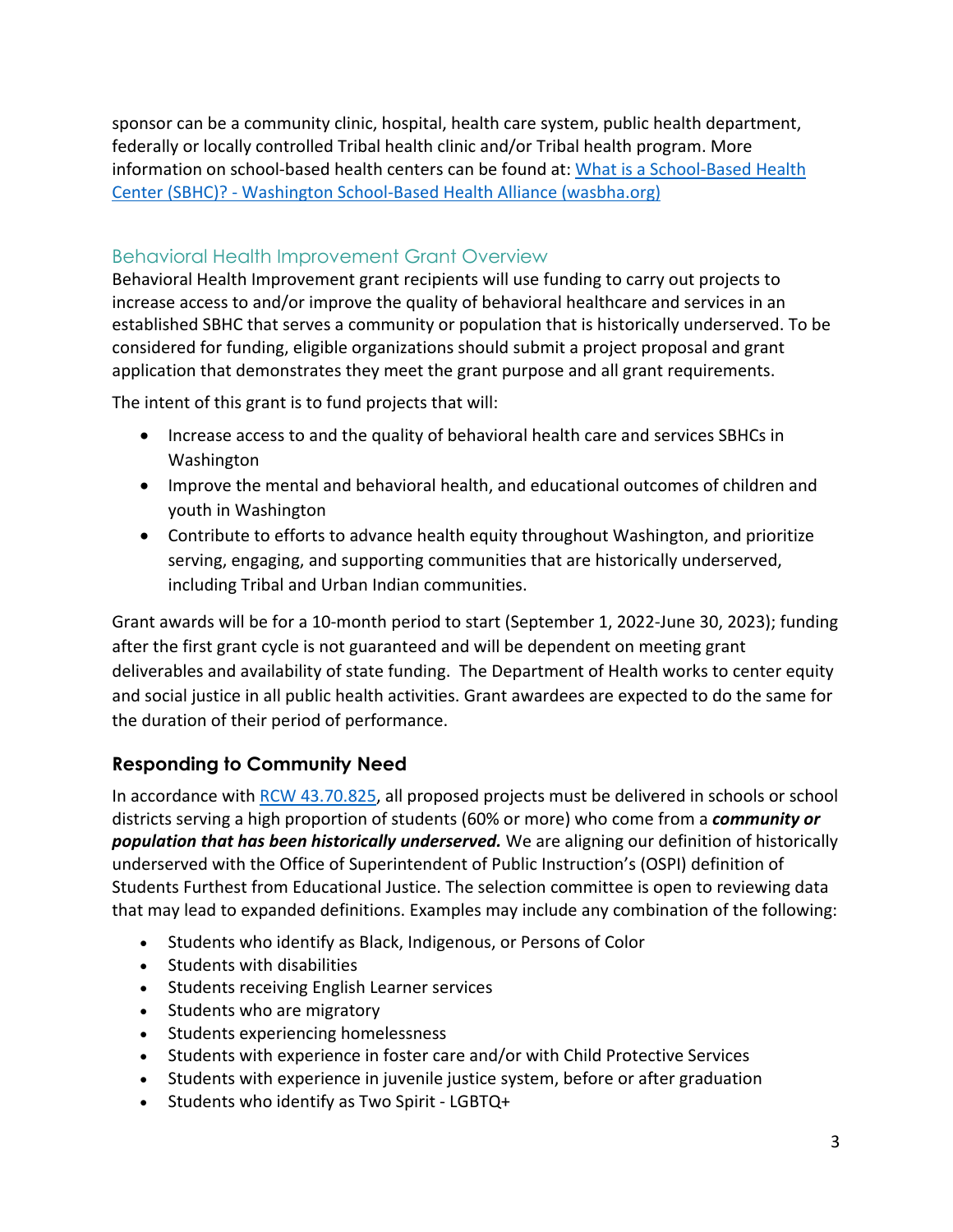- Students receiving free or reduced-price lunch, and/or students living at or below the [Federal Poverty Level](https://www.healthcare.gov/glossary/federal-poverty-level-FPL/)
- Students receiving special education services
- Students living in geographic areas with low access to health care services, including health professional shortage areas, medically underserved areas, areas with long wait lists for health care services, and areas that are geographically isolated from health care services for young people

#### **We will prioritize award funding for applicants that demonstrate they satisfy all grant requirements outlined in Table 2 of this RFA, and one or more of the following:**

- Tribal-led or have a Tribal and/or Indigenous partnership (indicated by a Letter of Support, or co-applicants on one application)
- Project plans that prioritize populations that are historically underserved in rural areas.
- Projects in areas with frontier and remote (FAR) designation that are rurally located. Use this tool to learn if your area qualifies as frontier: [Am I Rural? Tool - Rural Health](https://www.ruralhealthinfo.org/am-i-rural)  [Information Hub](https://www.ruralhealthinfo.org/am-i-rural)

## <span id="page-3-1"></span>**Grant Activities and Scope of Work**

Grant recipients will complete projects to sustain, expand, or improve behavioral health services in an established SBHC, and ensure they are responsive to community need. During the 10-month grant period, recipients will be required to complete proposed activities for their unique projects, as well as required activities for this grant. The table below outlines required grant activities, allowable grant activities and costs for unique projects, and examples of projects that grant funds may be used for.

<span id="page-3-0"></span>

|                                                           | <b>Table 1: Behavioral Health Improvement Grant Activities</b>                                                                                                                                                                                                                                                                                                                                                                                                                                                                                                                                                                                                                                                                                                                                                                                                                                                                                                                   |
|-----------------------------------------------------------|----------------------------------------------------------------------------------------------------------------------------------------------------------------------------------------------------------------------------------------------------------------------------------------------------------------------------------------------------------------------------------------------------------------------------------------------------------------------------------------------------------------------------------------------------------------------------------------------------------------------------------------------------------------------------------------------------------------------------------------------------------------------------------------------------------------------------------------------------------------------------------------------------------------------------------------------------------------------------------|
| <b>Required grant</b><br>activities<br>(scope of<br>work) | Develop a sustainability plan for the SBHC's behavioral health services<br>٠<br>Develop or refine a strategy on how the SBHC will prioritize health equity and<br>$\bullet$<br>ensure behavioral healthcare access for all students<br>Engage the community through an advisory council or steering committee to<br>٠<br>understand the ongoing behavioral health needs, gaps and ideas of students<br>and their families<br>Engage the school through a health promotion or youth development activity<br>$\bullet$<br>around behavioral health<br>Develop relationships with other behavioral health agencies or providers<br>$\bullet$<br>Participate in monthly contract meetings with DOH<br>$\bullet$<br>Participate in SBHC trainings and technical assistance<br>٠<br>Enter into a data sharing agreement with DOH<br>٠<br>Develop an evaluation plan with DOH epidemiologist<br>$\bullet$<br>Report performance measures and milestone achievements to DOH<br>$\bullet$ |
| <b>Allowable</b>                                          | Planning/start-up of new behavioral healthcare and services (start-up must<br>٠                                                                                                                                                                                                                                                                                                                                                                                                                                                                                                                                                                                                                                                                                                                                                                                                                                                                                                  |
| grant activities                                          | occur within first grant cycle)                                                                                                                                                                                                                                                                                                                                                                                                                                                                                                                                                                                                                                                                                                                                                                                                                                                                                                                                                  |
| and costs for                                             | Supplies for behavioral healthcare services<br>٠<br>Equipment/technology for behavioral healthcare services                                                                                                                                                                                                                                                                                                                                                                                                                                                                                                                                                                                                                                                                                                                                                                                                                                                                      |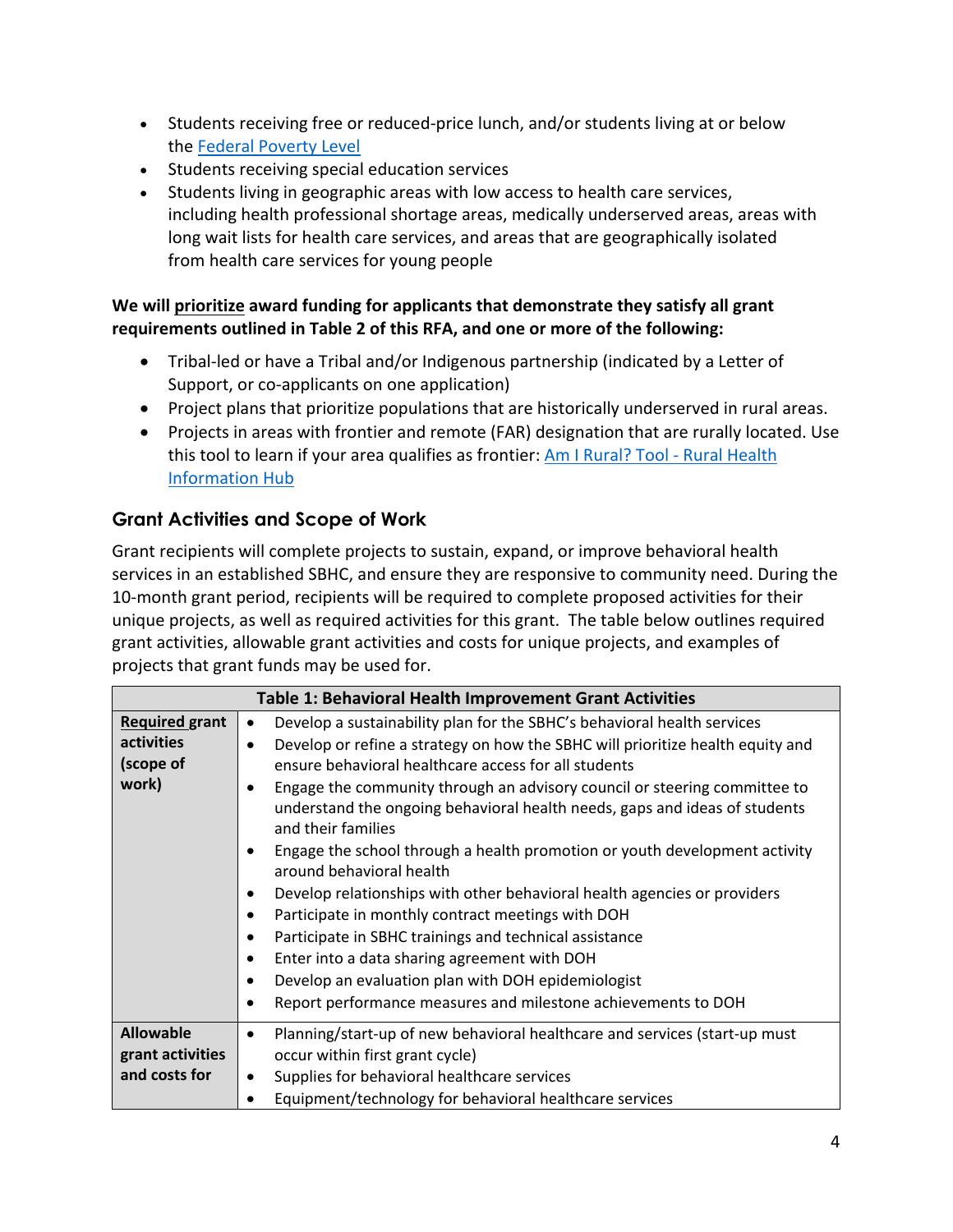| unique grant       | Creating and/or improving physical space for behavioral health care<br>$\bullet$           |  |
|--------------------|--------------------------------------------------------------------------------------------|--|
| projects           | Furniture for behavioral healthcare services<br>$\bullet$                                  |  |
|                    | Community engagement and/or youth engagement activities, including food<br>$\bullet$       |  |
|                    | and stipends for participants                                                              |  |
|                    | Training for behavioral health conditions, care, services and/or treatments<br>$\bullet$   |  |
|                    | Marketing for behavioral healthcare services<br>$\bullet$                                  |  |
|                    | Telehealth or mobile equipment to add services or extend reach of SBHC<br>$\bullet$        |  |
|                    | behavioral healthcare services                                                             |  |
|                    | Core behavioral healthcare staffing<br>$\bullet$                                           |  |
|                    | Additional staffing for expanded behavioral health services<br>٠                           |  |
| <b>Examples of</b> | Staffing:                                                                                  |  |
| grant projects     | Core SBHC behavioral health staff<br>$\bullet$                                             |  |
| (not required)     | Additional and/or specialized behavioral health staff, including peer support<br>$\bullet$ |  |
|                    | staff, substance abuse professionals                                                       |  |
|                    | Support staff, like community health workers and patient navigators, peer<br>$\bullet$     |  |
|                    | support staff, and student assistance program support to coordinate behavioral             |  |
|                    | health care and services, and address barriers to care for students of the SBHC            |  |
|                    | Training:                                                                                  |  |
|                    | Training for SBHC staff, school staff, and/or the community on behavioral<br>٠             |  |
|                    | health conditions, care, treatments, interventions, screening, and/or referrals            |  |
|                    | Training for SBHC and/or school staff to develop knowledge, expertise,<br>$\bullet$        |  |
|                    | awareness and skill, for example: Mental Health First Aid; Screening, brief                |  |
|                    | intervention, and referral to treatment (SBIRT); and/or suicide prevention                 |  |
|                    | trainings and plans for recognition, screening and response                                |  |
|                    | Training for SBHC and/or school staff on health equity, stigma/bias and its<br>$\bullet$   |  |
|                    | impact on behavioral health care                                                           |  |
|                    | Tools:                                                                                     |  |
|                    | Development/improvement/procurement of universal behavioral health<br>$\bullet$            |  |
|                    | screening policies, procedures, and tools                                                  |  |
|                    | Procurement of mental health screening tools and equipment to increase<br>$\bullet$        |  |
|                    | utilization                                                                                |  |
|                    | Services:                                                                                  |  |
|                    | Expansion of behavioral health services provided by SBHC provider into other               |  |
|                    | hard-to-reach schools via telehealth or mobile health                                      |  |
|                    | Group counseling for students<br>٠                                                         |  |
|                    | Education:                                                                                 |  |
|                    | Behavioral health education campaigns that serve the school<br>٠                           |  |
|                    | Behavioral health stigma reduction campaigns<br>٠                                          |  |
|                    | Partnership building with the community to strengthen behavioral health care,<br>$\bullet$ |  |
|                    | services, and coordination                                                                 |  |
|                    | <b>Physical Space:</b>                                                                     |  |
|                    | Improvement and/or creation of behavioral health facilities/space, including               |  |
|                    | creating "chill rooms" or spaces                                                           |  |
|                    | Improvement of SBHC space so it is more comforting, accessible and youth<br>$\bullet$      |  |
|                    | friendly to promote trust and comfort                                                      |  |
|                    | <b>Community Engagement:</b>                                                               |  |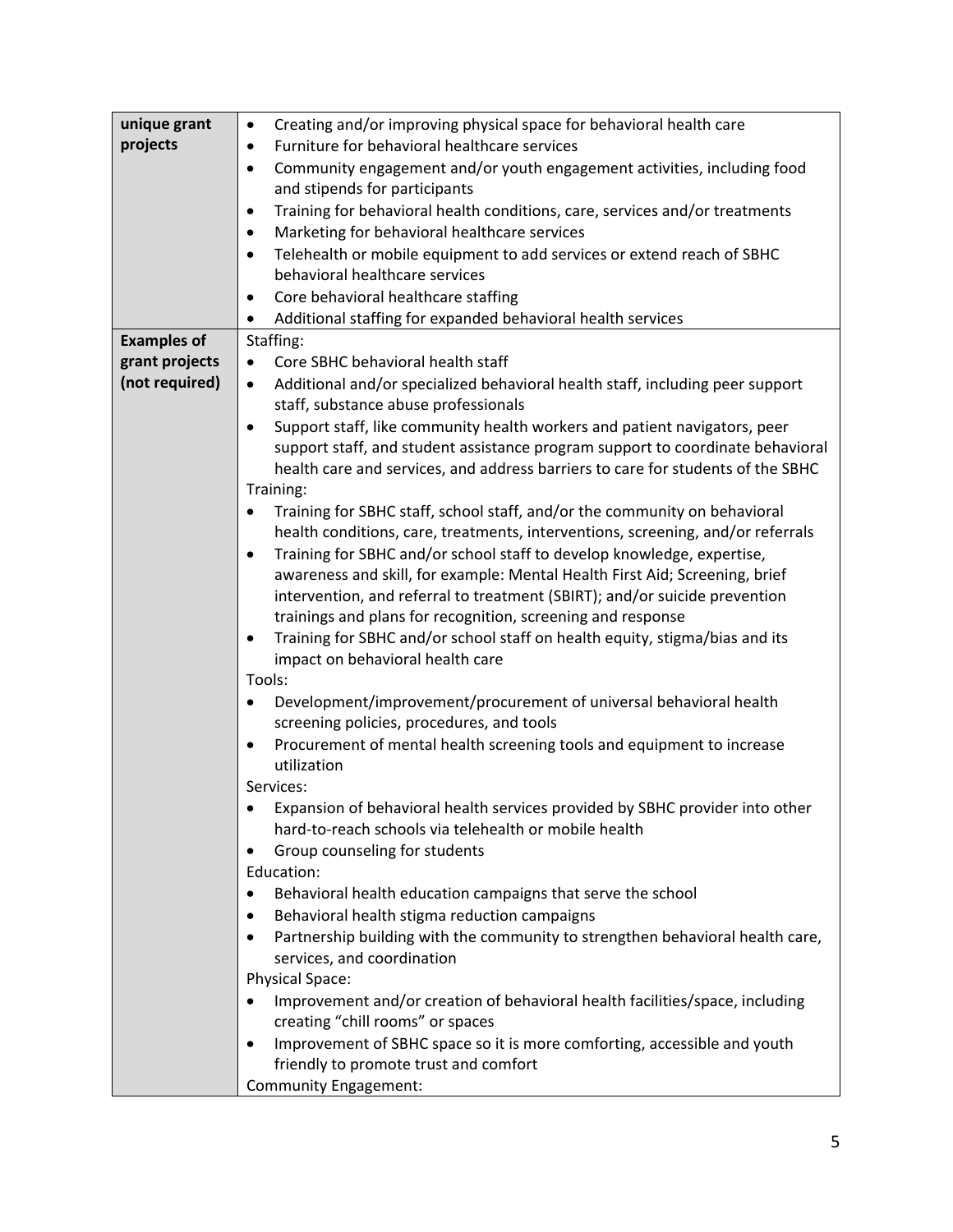| Community or youth engagement activities to improve knowledge of mental<br>$\bullet$<br>illness and treatment, reduce stigma around behavioral health in the<br>community, and/or to understand the community/youth thoughts, ideas,<br>recommendations and needs around behavioral health. Potential partners<br>could include key agencies and organizations, including the DOH, the Health |
|-----------------------------------------------------------------------------------------------------------------------------------------------------------------------------------------------------------------------------------------------------------------------------------------------------------------------------------------------------------------------------------------------|
| Care Authority, the Office of Superintendent of Public Instruction, and local                                                                                                                                                                                                                                                                                                                 |
| <b>Educational Service Districts.</b>                                                                                                                                                                                                                                                                                                                                                         |

## **Eligibility and Grant Requirements**

To be eligible to apply, applicants must be the **Sponsoring Health Care Agency of an established SBHC and must meet all eligibility requirements outlined in [Table 2](#page-5-0)**. Applicants in the start-up phase of establishing an SBHC may apply for this grant if the applying organization will meet all grant requirements *and* the SBHC will be operational within the grant period. To be considered for funding, grant applicants must also meet all SBHC services and staffing requirements listed in Table 2 by the end of the 10-month grant period.

For more information and examples of **[SBHC services](https://wasbha.org/wp-content/uploads/2022/02/Toolkit-SBHC-Services.pdf) an[d staffing](https://wasbha.org/wp-content/uploads/2022/02/Toolkit-Staffing.pdf) models**, please **see the [Washington School-Based Health Alliance website.](https://wasbha.org/planning-operating-and-sustaining-a-sbhc/)** 

<span id="page-5-0"></span>

|                                                             | Table 2: Behavioral Health Improvement Grant Requirements                                                                                                                                                                                                                                                                                                                                                                                                                                                                                                                                                                                                                                                                                                                                                                                                                                                                                                                                                                                                                                                                                                                                                  |
|-------------------------------------------------------------|------------------------------------------------------------------------------------------------------------------------------------------------------------------------------------------------------------------------------------------------------------------------------------------------------------------------------------------------------------------------------------------------------------------------------------------------------------------------------------------------------------------------------------------------------------------------------------------------------------------------------------------------------------------------------------------------------------------------------------------------------------------------------------------------------------------------------------------------------------------------------------------------------------------------------------------------------------------------------------------------------------------------------------------------------------------------------------------------------------------------------------------------------------------------------------------------------------|
| Eligibility<br>requirements                                 | In possession of a current license in good standing to do business in the State of<br>$\bullet$<br>Washington, or comparable equivalent<br>Able to manage funds, staff, and operations for the intended SBHC<br>$\bullet$<br>Can provide appropriate clinical supervision to the SBHC (medical, behavioral<br>$\bullet$<br>health, dental) and ensure all providers practice within the scope of their<br>licenses.<br>Bill third parties, including Medicaid and/or other federal sources, for<br>٠<br>reimbursement of services.<br>Provide required and optional SBHC data to the Washington State Department<br>٠<br>of Health to meet reporting requirements.<br>Have agreements in place with the school and school district where the SBHC is<br>$\bullet$<br>located. The school where the SBHC is located must be a public school<br>(including charter schools, and locally or federally operated Tribal schools)<br>serving students between Kindergarten and 12 <sup>th</sup> grade in Washington state.<br>Has the infrastructure and capacity to complete all grant activities required for<br>٠<br>your unique project as well as those outlined in the scope of work listed in<br>Table 1. |
| <b>SBHC Staffing</b><br>and Services<br><b>Requirements</b> | The SBHC must be in or adjacent to the school building the SBHC will serve.<br>٠<br>SBHCs that are, or are proposed to be, off the property of the school to be<br>served will not be considered for this grant funding.<br>By the end of the grant period, the SBHC will provide comprehensive and<br>٠<br>integrated medical and behavioral health care services, and/or referrals to<br>appropriate providers, that are responsive to the community and the young<br>people they serve.                                                                                                                                                                                                                                                                                                                                                                                                                                                                                                                                                                                                                                                                                                                 |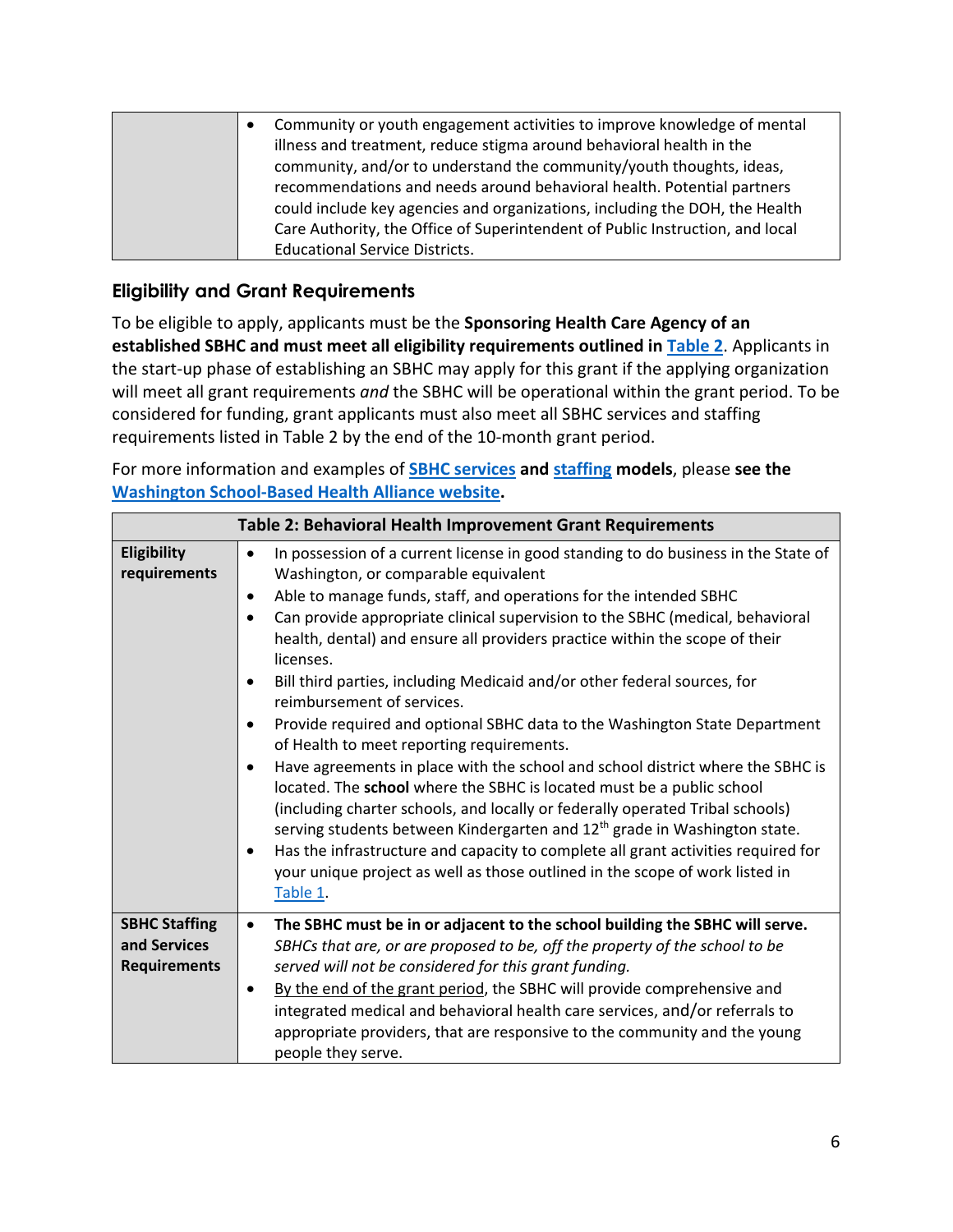| The SBHC staff will collaborate with behavioral health providers in the<br>$\bullet$<br>community for referrals, consultation, and for care not provided at the SBHC<br>or when the SBHC is closed. Telehealth is acceptable to meet this need.<br>The SBHC will provide age-appropriate, youth-centered, youth/family-<br>$\bullet$<br>friendly, culturally and community-responsive behavioral health care that is<br>grounded in a healing-centered (trauma-informed) approach.<br>SBHC clinical staff must hold a current license to practice in their stated<br>$\bullet$<br>discipline from the Washington State Department of Health or equivalent<br>entity, and it must be in good standing. Behavioral health staff that practice<br>without a license must be supervised by a licensed clinical provider in<br>accordance with applicable laws and regulations.<br>SBHC services must be provided during regular school hours (hours of operation<br>depend on size and needs of school population) and offer some before or after<br>school hours to accommodate student and family needs.<br>SBHC services must be available to all school- or district-enrolled students at<br>$\bullet$<br>low or no cost, and regardless of insurance status or ability to pay; SBHC |
|--------------------------------------------------------------------------------------------------------------------------------------------------------------------------------------------------------------------------------------------------------------------------------------------------------------------------------------------------------------------------------------------------------------------------------------------------------------------------------------------------------------------------------------------------------------------------------------------------------------------------------------------------------------------------------------------------------------------------------------------------------------------------------------------------------------------------------------------------------------------------------------------------------------------------------------------------------------------------------------------------------------------------------------------------------------------------------------------------------------------------------------------------------------------------------------------------------------------------------------------------------------------------------------|
| services may be offered to student's families, school staff, and the broader                                                                                                                                                                                                                                                                                                                                                                                                                                                                                                                                                                                                                                                                                                                                                                                                                                                                                                                                                                                                                                                                                                                                                                                                         |
| community if SBHC capacity and physical location of the SBHC allow and comply<br>with district or health clinic policy.                                                                                                                                                                                                                                                                                                                                                                                                                                                                                                                                                                                                                                                                                                                                                                                                                                                                                                                                                                                                                                                                                                                                                              |
| Please see the Washington School-Based Health Alliance website for SBHC<br>services and staffing models                                                                                                                                                                                                                                                                                                                                                                                                                                                                                                                                                                                                                                                                                                                                                                                                                                                                                                                                                                                                                                                                                                                                                                              |

## **Funding Terms and Conditions**

For all grant applicants, the following requirements and limitations apply:

- The applicant will act as the fiscal agent responsible for project financial management and operations.
- All grants awards will be formalized as performance-based contracts subject to the Washington State Department of Health terms and conditions outlined on pages 16-23 of this RFA. Award funds are paid upon completion of deliverables outlined in the contract. The schedule of deliverables and payment is flexible.
- Grant awards after one grant cycle of funding are not guaranteed. Grantees *may* have the option to renew contracts for additional funding and 12-24-month contract period based on performance (meeting grant deliverables) and availability of state funding.
- Indirect and/or administrative costs cannot be more than the federally or DOHapproved rate for your organization, or more than 10% of the total grant award.
- Applicants may apply for a behavioral health improvement grant and a [general SBHC](https://waportal.org/partners/home/adolescent-health/SBHC-Grant)  [start-up or operational/expansion/improvement grant.](https://waportal.org/partners/home/adolescent-health/SBHC-Grant)
- Applicants may submit multiple proposals/applications, but only one proposal per SBHC site will be considered.

All Request for Funding Application activities and timelines are estimated due dates. The terms and dates listed in this RFA are subject to change at the sole discretion of the Department of Health (DOH). DOH reserves the right to amend the schedule at any time and for any reason. Any changes or updates will be posted on the [Behavioral Health SBHC WA Portal webpage.](https://waportal.org/partners/home/adolescent-health/school-based-health-center/behavioral-health-sbhc-grant-information) Applicants are responsible for downloading any amendments as they are sent out. DOH is not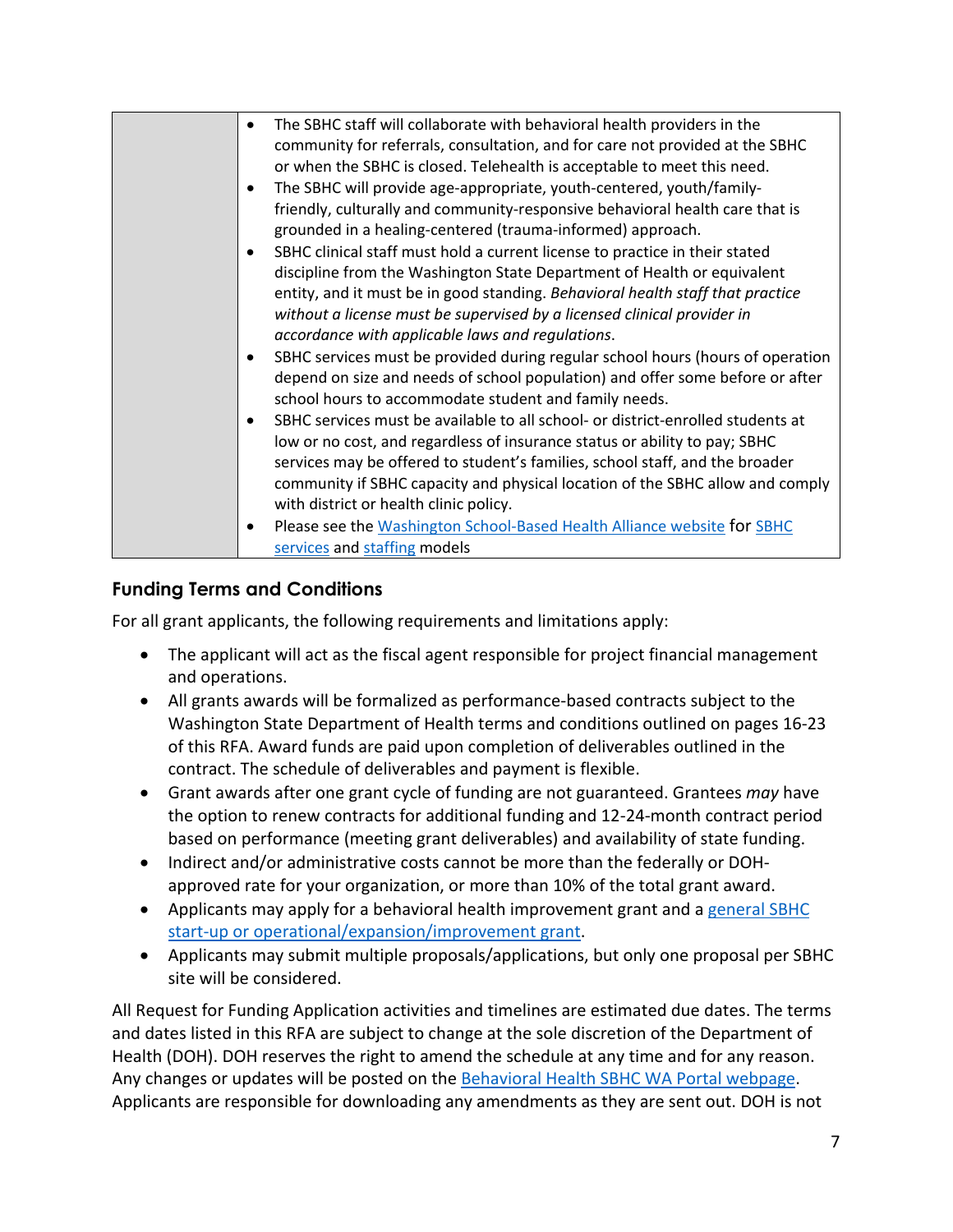responsible for any misplaced or misdirected documentation. All awards will be subject to DOH contracting terms and conditions (see [Appendix A\)](#page-15-0).

#### How do I apply for a grant?

Applicants should complete th[e online application,](https://redcap.link/SBHC_BH) including uploading all supporting documents, by 11:59 PM Pacific Standard Time on June 15, 2022. Detailed application information and instructions are outlined in the following section of this RFA. **For convenience, an [application checklist](#page-13-0) is available on pages 14-15 of this RFA**.

To be considered for funding through a SBHC Behavioral Health Improvement Grant, the applicant must:

- 1. Be the sponsoring healthcare agency that will oversee and manage the SBHC.
- 2. Meet all eligibility requirements outlined in [Table 2](#page-5-0) prior to applying, and able to meet all SBHC services and staffing requirements by the end of the 10-month grant period.
- 3. Complete an [online application](https://redcap.link/SBHC_BH) and clearly demonstrate the following:
	- a. Project purpose, project activities, and scope of work to improve behavioral health services in the SBHC. Describe all required grant activities in the scope of work, as well as identify specific activities needed to carry out your unique project. Include a workplan that reflects your project (and includes required and specific/unique activities) using the template provided.
	- b. Project budget, including a budget narrative and an itemized budget, for the 10 month grant period that shows how grant funds will be used and that your organization has adequate funding for your proposed budget. The budget documents should align with the project narrative/proposal and the workplan.
	- c. Ability and capacity to carry out the project and meet the SBHC services and staffing requirements outlined in [Table 2.](#page-5-0)
	- d. Use stories and data to show community need and how the project will meet the community's unique needs.
	- e. Use stories and required letters of support to show the community's support for the project.
	- f. A plan for collecting, documenting, and storing confidential data and reporting data to DOH.
	- g. Complete and submit all required attachments:
		- i. Project workplan (Word document)
		- ii. Budget narrative (Word document)
		- iii. Itemized budget workbook (Excel file)
		- iv. Performance measures plan (Word document)
		- v. Required letters of support (or alternative documentation) from school staff and administration
		- vi. Required letters of support from organizations/entities that represent the community/population the SBHC will serve.
		- vii. **Application attachment templates:** For your convenience, DOH developed templates to ease the application process. They are available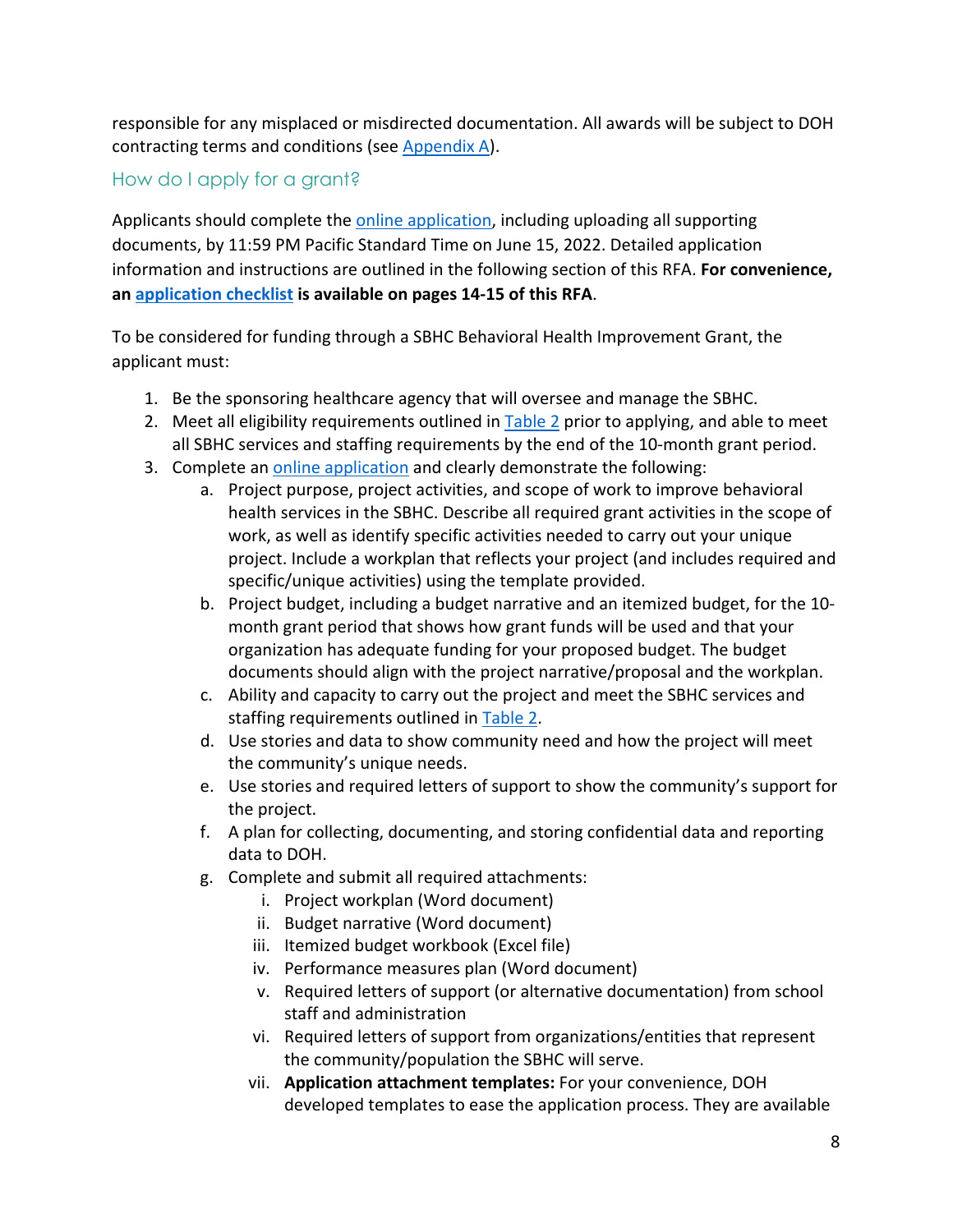for download in the online application. To ensure grant application requirements are complete, applicants should use the templates provided for the performance measure plan, project workplan, budget narrative, and itemized budget workbook. If you have difficulty using any of the templates, the selection committee will consider alternative formats, but they must include all requested information. Additional and optional templates for the letters of support are also available if needed.

#### **Demonstrating Community Need**

To be considered for funding, applicants must demonstrate the SBHC or proposed SBHC will serve at least 60% or more students that come from a community that has been historically underserved according to the [definition on page 3 of this RFA.](#page-2-0) Meeting this requirement does not guarantee funding.

Applications should include clear evidence, including data and stories, describing the identified community or population(s) that has been historically underserved, how it meets the definition of historically underserved and the 60% proportion requirement, and a description of the applicant's experience or expertise serving that community or population(s). In addition, please include any relevant data or information to demonstrate the behavioral health need of your identified community or population(s).

Some examples of data sources that are publicly available include:

- [Healthy Youth Survey](https://www.doh.wa.gov/DataandStatisticalReports/DataSystems/HealthyYouthSurvey) and/or [COVID-19 Student Survey](https://csswashington.org/) (contact your school's survey coordinator or HYS representative at OSPI)
- [Washington State Report Card](https://washingtonstatereportcard.ospi.k12.wa.us/ReportCard/ViewSchoolOrDistrict/103300) (OSPI) contains data on student demographics, and student population characteristics, including homelessness, disability/Section 504, English as a Second Language, foster care
- Child Nutrition [Eligibility for Free and Reduced-Price Meals](https://www.k12.wa.us/policy-funding/child-nutrition/child-nutrition-program-reports) (OSPI)
- [Medically Underserved Areas and Populations Map](https://fortress.wa.gov/doh/base/gis/mua_p.pdf) (DOH)
- [Washington Tracking Network](https://fortress.wa.gov/doh/wtn/WTNIBL/Map/HealthDisp) (DOH)
- [Child Opportunity Map](https://www.diversitydatakids.org/research-library/blog/mapping-child-opportunity) (Diversity Data Kids)

To clarify application requirements, the following are examples of data descriptions; these **do not need to be mutually exclusive**:

- High School A serves 60% students who are low-income. This **qualifies** them as serving a high proportion of youth that are historically underserved.
- High School B serves 50% students who are low-income and also located in a rural, medically underserved area (100% of students). This **qualifies** them.
- High School C serves 90% students who identify as BIPOC, 10% students who are migratory, and 25% students who receive English Language Learner services. This **qualifies** them.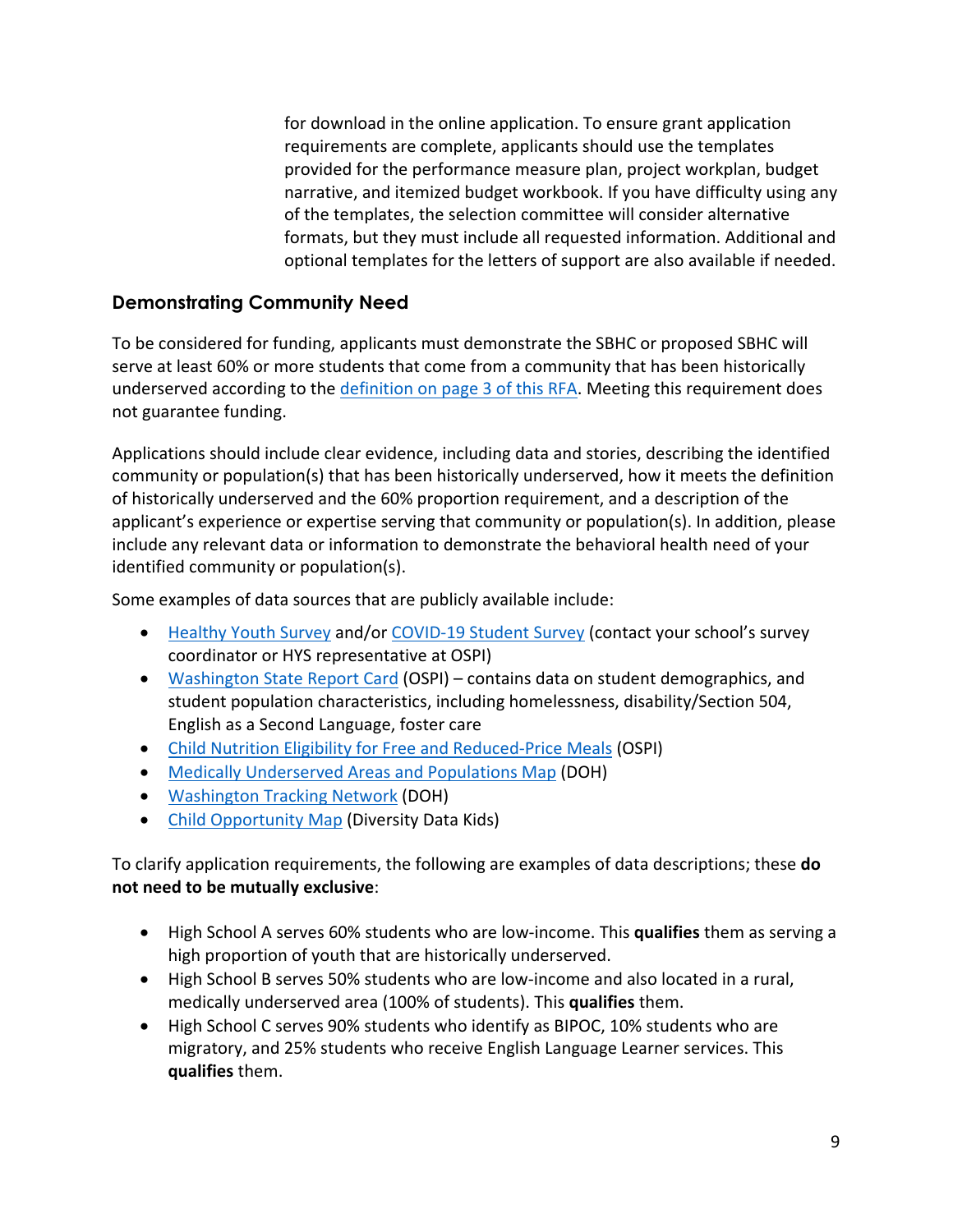- High School D serves 40% students who identify as BIPOC, 45% students receiving free or reduced-price lunch, and estimates 10% students who identify as LGBTQ+ from the Healthy Youth Survey. Taken together, this **qualifies** them.
- High School E serves 20% students who identify as BIPOC and 10% students receiving free or reduced-price lunch. Taken together, this **does not qualify** them as serving a high proportion of historically underserved youth.

#### **Demonstrating Community Support and the Value of Relationships**

The SBHC model values and prioritizes relationships and partnership between the community, the school and the sponsoring healthcare agency that staffs and manages the SBHC. Applicants must demonstrate that these relationships have been established in the grant application and:

- Submit a letter of support or formal agreement from the school administration where the SBHC will be located
- Submit a letter of support or formal agreement from the school district administration that has oversight of the school where the SBHC will be located
- Submit documented support from the school nurse at the school where the SBHC will be located. We strongly recommend also including documented support from the school social worker or counselor.
- In order to demonstrate your organization is supported and endorsed by the community or population the SBHC serves, submit at least two letters of support from community organizations that represent the community/population that the SBHC will serve. We recommend that one of the letters come from a behavioral health organization, however it is not required.
- As part of the contract development process, DOH staff will contact and conduct reference interviews with organizations that provided letters of support for all applicants selected for awards through the selection process. The interview will include questions about the applying organization's history of working with the community intended for the SBHC and to recommend two additional references that DOH can contact for reference interviews.

*Public Records/Freedom of Information Act Disclaimer: Information shared with us as part of this application or participation in DOH School-Based Health Center Program activities is subject to state and federal public disclosure laws and will not be anonymous. Please mark any information on your application that you would like to be kept confidential. For questions or more information, contact the Department of Health at [adolescenthealthunit@doh.wa.gov.](mailto:adolescenthealthunit@doh.wa.gov)*

#### Application Review, Scoring and Selection

Complete and eligible applications will be reviewed, scored, and selected by a panel of reviewers comprised of DOH staff, partners, and stakeholders. Applications that are incomplete or do not meet eligibility or grant requirements will not be scored for consideration. The example scoring criteria is provided below outlines all application sections and how each will be scored: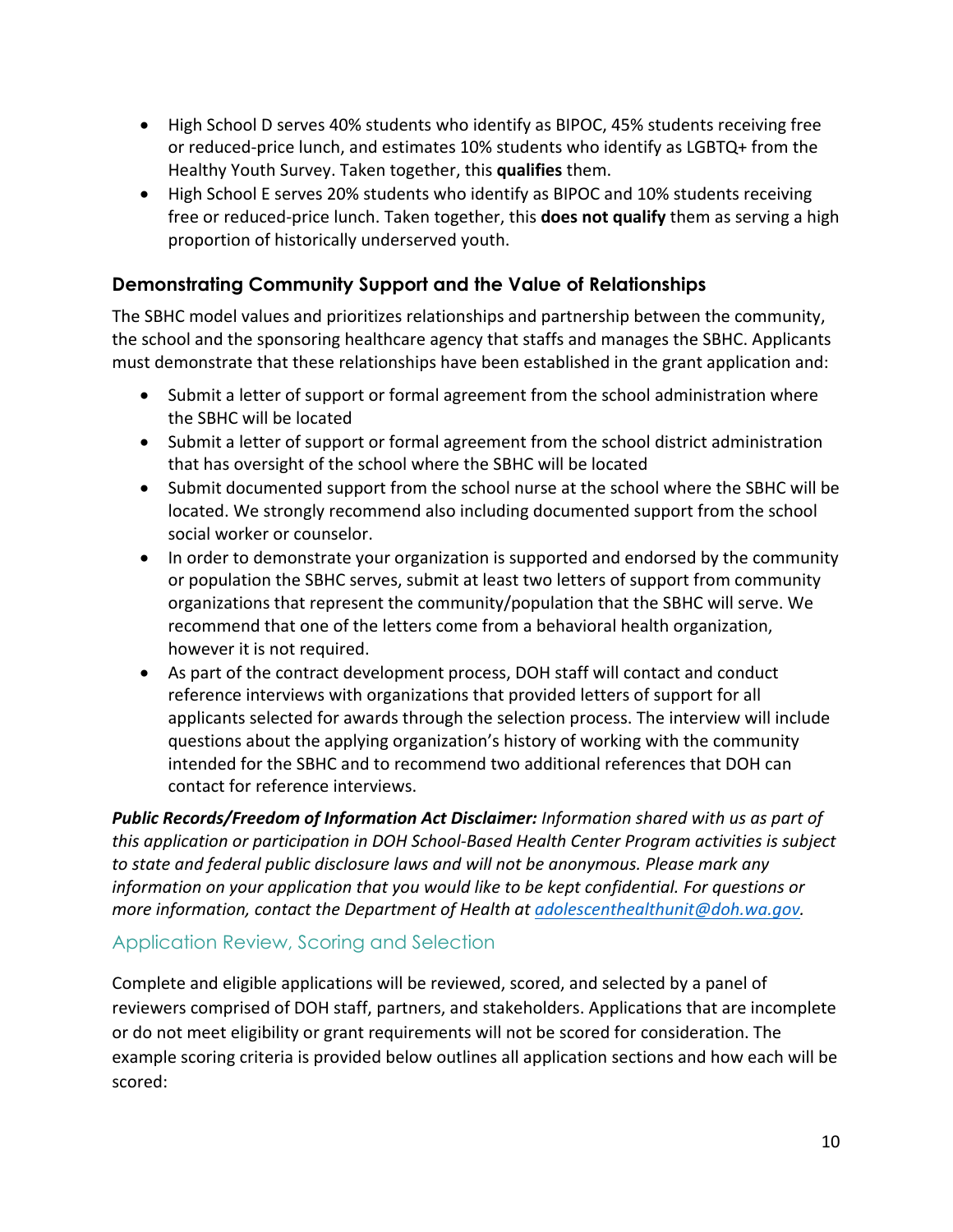| <b>Category</b>                                                                                         | <b>Points</b>                                                         |
|---------------------------------------------------------------------------------------------------------|-----------------------------------------------------------------------|
| Eligibility<br>Applicant meets all grant eligibility and requirements for their selected<br>grant type. | 5 points; 4 points<br>required to be<br>"eligible" for full<br>review |
| <b>Organizational Profile</b>                                                                           | Up to 5 points                                                        |
| The applicant submitted all requested information, including the                                        |                                                                       |
| organization name, mission or vision statement, contact information,                                    |                                                                       |
| and name of school and/or school district for the SBHC site.                                            |                                                                       |
| <b>Project Proposal</b>                                                                                 | Up to 15 points                                                       |
| The applicant described their proposed project and its purpose and                                      |                                                                       |
| clearly linked it to behavioral health services and needs. They outlined                                |                                                                       |
| how they will complete their unique project activities and the required                                 |                                                                       |
| grant activities in the scope of work, and included what they will do, how                              |                                                                       |
| it will be done, who will do it, and by when. They also described their                                 |                                                                       |
| organization's infrastructure and capacity to complete the work                                         |                                                                       |
| described in the project. The ideal applicant will describe a plan that is                              |                                                                       |
| clear, well-reasoned, realistic, and innovative.                                                        |                                                                       |
| <b>SBHC Staffing and Services</b>                                                                       | Up to 20 points                                                       |
| The applicant described their SBHC staffing, behavioral health services                                 |                                                                       |
| and student supports and how they met the grant requirements. They                                      |                                                                       |
| included details about their systems, policies, and procedures (including                               |                                                                       |
| patient confidentiality, emergency care protocols, collaboration with the                               |                                                                       |
| school's MTSS and suicide crisis plan, process for referrals, and process                               |                                                                       |
| for care coordination and continuation). They also described how their                                  |                                                                       |
| behavioral health care services are responsive to the community and                                     |                                                                       |
| young people served by the SBHC and outlined a plan for collaborating                                   |                                                                       |
| with other providers in the community. The ideal applicant will                                         |                                                                       |
| demonstrate a thorough understanding of the needs of their community                                    |                                                                       |
| and youth and preparedness to provide comprehensive and appropriate                                     |                                                                       |
| care at the SBHC and through referrals.                                                                 |                                                                       |
| <b>Community Need</b>                                                                                   | Up to 30 points                                                       |
| The applicant described the community or population(s) of focus through                                 |                                                                       |
| data and stories, and how the community or population(s) meet the                                       |                                                                       |
| definition of historically underserved. They also identified service gap(s)                             |                                                                       |
| and need(s) in their community and described how the proposed SBHC                                      |                                                                       |
| project will address the identified need(s). The ideal applicant will                                   |                                                                       |
| demonstrate thoughtful research into their community, show a clear                                      |                                                                       |
| understanding of the SBHC model, and present a realistic plan for                                       |                                                                       |
| addressing a need or service gap.                                                                       |                                                                       |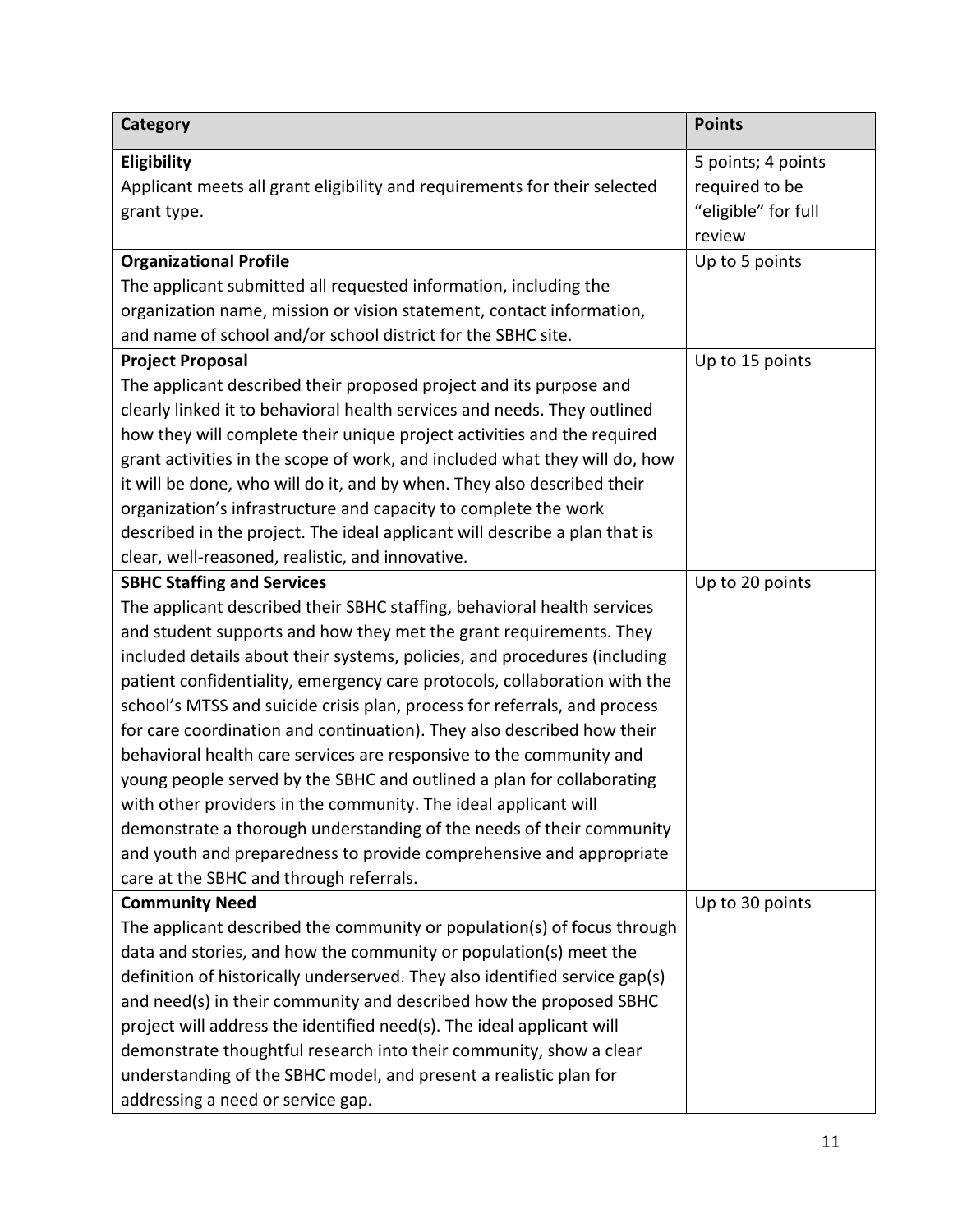| Category                                                                 | <b>Points</b>   |
|--------------------------------------------------------------------------|-----------------|
| <b>Community Support</b>                                                 | Up to 20 points |
| The applicant described their organization's experience or expertise     |                 |
| serving the identified community or population(s). They also described   |                 |
| how they consulted and collaborated with the school and school district, |                 |
| community, and/or other providers to inform their SBHC project           |                 |
| proposal. The ideal applicant will demonstrate they have established     |                 |
| relationships and support with these key groups.                         |                 |
| <b>Data Collection</b>                                                   | Up to 10 points |
| The applicant described a plan for collecting, documenting, and storing  |                 |
| confidential data for the SBHC and reporting data to DOH. They also      |                 |
| described a plan for meet HIPAA and FERPA requirements, including        |                 |
| anticipated barriers and challenges and how they might resolve them.     |                 |
| The ideal applicant will demonstrate preparedness to collect data        |                 |
| through a well-reasoned and detailed plan.                               |                 |
| <b>Performance Measure Plan</b>                                          | Up to 5 points  |
| The applicant completed and attached a performance measure plan          |                 |
| table.                                                                   |                 |
| Project Workplan                                                         | Up to 20 points |
| The applicant completed and attached a project workplan. The workplan    |                 |
| includes all proposed activities for their unique project and required   |                 |
| grant activities in the scope of work; deliverables and due dates for    |                 |
| unique and required activities. The workplan aligns with the proposed    |                 |
| project narrative, budget, and grant requirements.                       |                 |
| <b>Project Budget</b>                                                    | Up to 40 points |
| The applicant completed and attached an itemized budget workbook and     |                 |
| budget narrative. The applicant included any funding match               |                 |
| contributions and is within the requirements for their grant type. They  |                 |
| included reimbursement strategies for private and public insurance. The  |                 |
| total contract amount meets the grant funding, and the total budget      |                 |
| seems reasonable and adequate for the proposed project. The budget       |                 |
| aligns with the project narrative and the workplan.                      |                 |
| <b>Demonstrated Support</b>                                              | Up to 25 points |
| The applicant included a letter or statement of support, agreement, or   |                 |
| Memorandum of Understanding from the school administration, school       |                 |
| district administration, school nurse, and at least two community        |                 |
| organizations representing the applicant's community or population(s) of |                 |
| focus.                                                                   |                 |
| <b>Total Points:</b>                                                     | 195             |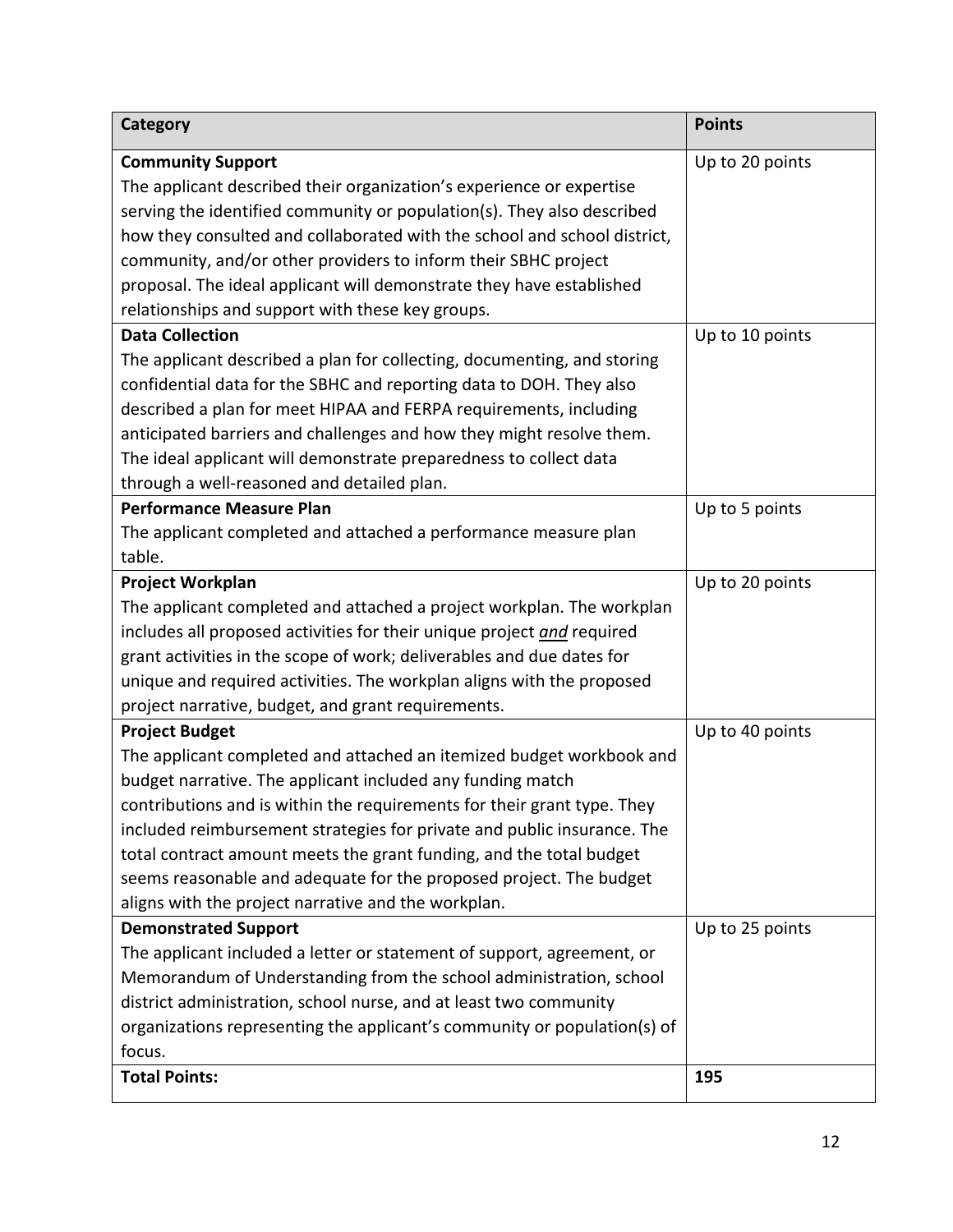#### Process for Challenging a Decision

We will notify all respondents in writing if the selection committee accepted or rejected your application and, if appropriate, your allocated level of funding. We will send written notice to the email address on your application. If you would like to challenge a decision, please contact us within three business days of the decision notification at

[AdolescentHealthUnit@doh.wa.gov.](mailto:AdolescentHealthUnit@doh.wa.gov) We will consider challenges on the grounds that the scoring process is unfair or flawed, or that the RFA requirements were unclear. Please include in your email an explanation of your challenge and a proposed solution. We will schedule a debrief with you to provide feedback on your application, and if requested, we will share scoring summaries of applications selected for award.

#### Grant Support

DOH will provide an informational video describing SBHCs, this grant opportunity, and the application process on the [Behavioral Health SBHC WA Portal webpage](https://waportal.org/partners/home/adolescent-health/school-based-health-center/behavioral-health-sbhc-grant-information) by May 30, 2022.

Please submit any questions about the RFA or application to [AdolescentHealthUnit@doh.wa.gov](mailto:AdolescentHealthUnit@doh.wa.gov) by Fridays at 5:00 PM. Answers to question topics will be posted in an FAQ on the [Behavioral Health SBHC WA Portal webpage](https://waportal.org/partners/home/adolescent-health/school-based-health-center/behavioral-health-sbhc-grant-information) the following Monday. Answers will be posted by Tuesdays following state holidays (Memorial Day).

| <b>Questions submitted by:</b> | Answered by:            |
|--------------------------------|-------------------------|
| May 20, 2022, at 5 PM          | May 23, 2022, at 12 PM  |
| May 27, 2022, at 5 PM          | May 31, 2022, at 12 PM  |
| June 3, 2022, at 5 PM          | June 6, at 12 PM        |
| June 10, 2022, at 5 PM         | June 13, 2022, at 12 PM |

Applicants can find resources on SBHCs, including planning for and operating a SBHC, on the [Washington School-Based Health Alliance webpage.](https://wasbha.org/planning-operating-and-sustaining-a-sbhc/)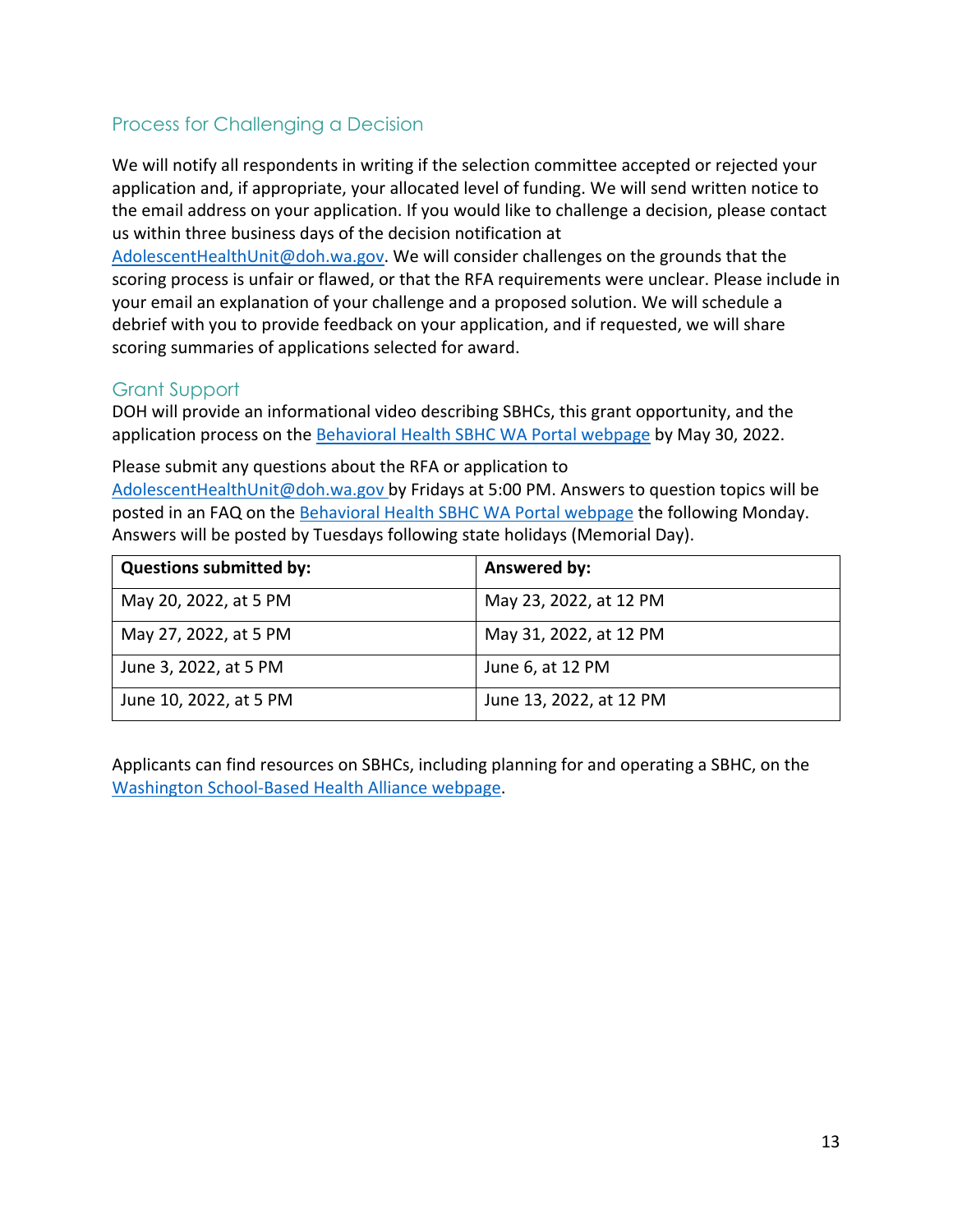# <span id="page-13-0"></span>**Application Checklist: Behavioral Health Improvement Grants**

## **Eligibility**

 $\Box$  The applying organization is a health care organization (including hospitals, public health representative or department, local health jurisdictions, health care systems, community clinic or health centers, federally qualified health centers, federally and locally controlled Tribal health centers, and Urban Indian health centers) that currently is or will be the Sponsoring Health Care Agency.

 $\Box$  The applying organization has a license to do business in the State of Washington, or a comparable equivalent.

 $\Box$  The applying organization can manage funds, staff, and operations for the SBHC.

 $\Box$  The applying organizations has the infrastructure and capacity to complete all required grant activities  $(Table 1)$  and activities for your unique project.

 $\Box$  The applying organization can provide appropriate clinical supervision to the SBHC (medical, behavioral health, dental as applicable) and ensure all providers practice within the scope of licenses.

 $\Box$  The applying organization can bill third parties, including Medicaid and/or other federal sources, for reimbursement of services.

 $\Box$  The applying organization can provide required and optional SBHC data to the Washington State Department of Health to meet reporting requirements.

 $\Box$  The applying organization has agreements (such as a Memorandum of Agreement, Memorandum of Understanding, or Tribal Resolution, etc.) in place with and support of the school and school district where the SBHC is located.

 $\Box$  The identified school or school district where the SBHC is located is a public school (including charter schools, and locally or federally operated Tribal schools) serving K-12 students in Washington state.

## Requirements

 $\Box$  The proposed SBHC will be delivered in a school or school district serving a high proportion (60% or higher) of students who come from a [community or population that has been](#page-2-0)  [historically underserved.](#page-2-0)

 $\Box$  The SBHC will meet the [Behavioral Health Improvement grant](#page-5-0) requirements for SBHC [services and staffing,](#page-5-0) including:

- The SBHC is in or next to the school building the SBHC will serve.
- The SBHC will provide comprehensive and integrated medical and behavioral health care services, or referrals to appropriate providers.
- All clinical staff have a current license to practice from the Washington State Department of Health or equivalent entity. Behavioral health staff that practice without a license will be supervised by a licensed clinical provider.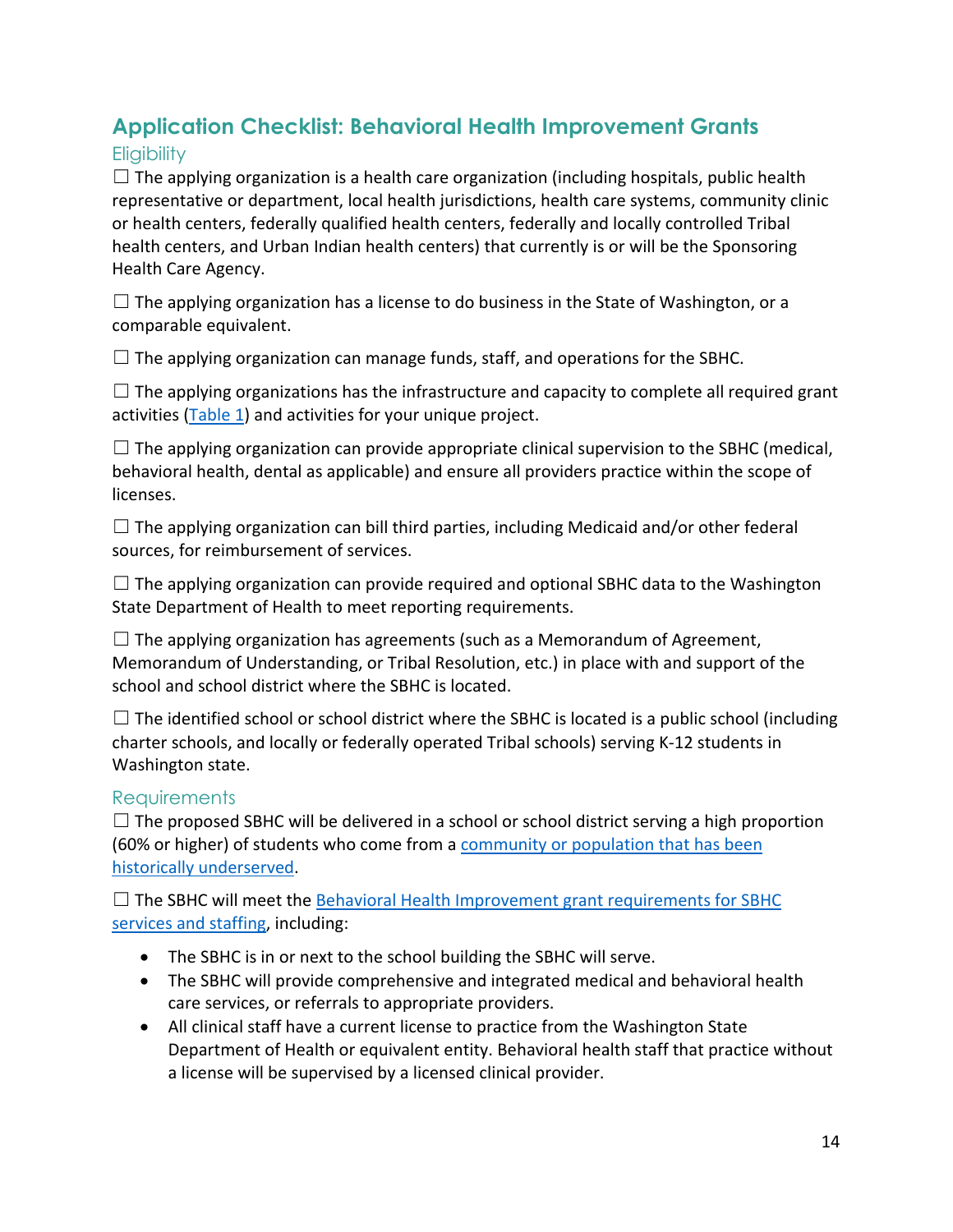- The SBHC will collaborate with behavioral health providers in the community for referrals, consultation, and for care not provided at the SBHC or when the SBHC is closed. Telehealth is acceptable.
- SBHC services are offered, at minimum, during regular school hours.

 $\Box$  The SBHC uses a healing-centered (trauma-informed) approach to care for SBHC patients.

☐ Your SBHC has a financial need for grant funds.

 $\Box$  Your SBHC is billing for and being reimbursed for services.

#### Application Materials

Please submit the following no later than 11:59 PM (Pacific Time) on June 15, 2022:

 $\Box$  Complete [online application](https://redcap.link/SBHCgrantapplication)

 $\Box$  Copies of Letters of Support, Memorandums of Understanding (MOUs), Tribal Resolutions, and/or Tribal Letters of Support from (these are required for all applications):

- School administration
- School district administration
- School nurse and school social worker/counselor
- At least two organizations or representative groups demonstrating support from the community the SBHC will serve. At least one of these should be from a behavioral health agency or organization.

 $\Box$  SBHC budget narrative and itemized budget (template provided in online application) for grant period (September 1, 2022 – June 30, 2023), including funds from this RFA, matched funds, and any other funding sources. Budget documentation should align with the project narrative in the application and the project workplan.

 $\Box$  Project workplan that outlines specific activities for your unique project and required scope [of work activities](#page-3-1) (template provided in online application). The project workplan should align with the project narrative in the application and the budget documentation.

 $\Box$  Performance measure plan (provided in online application)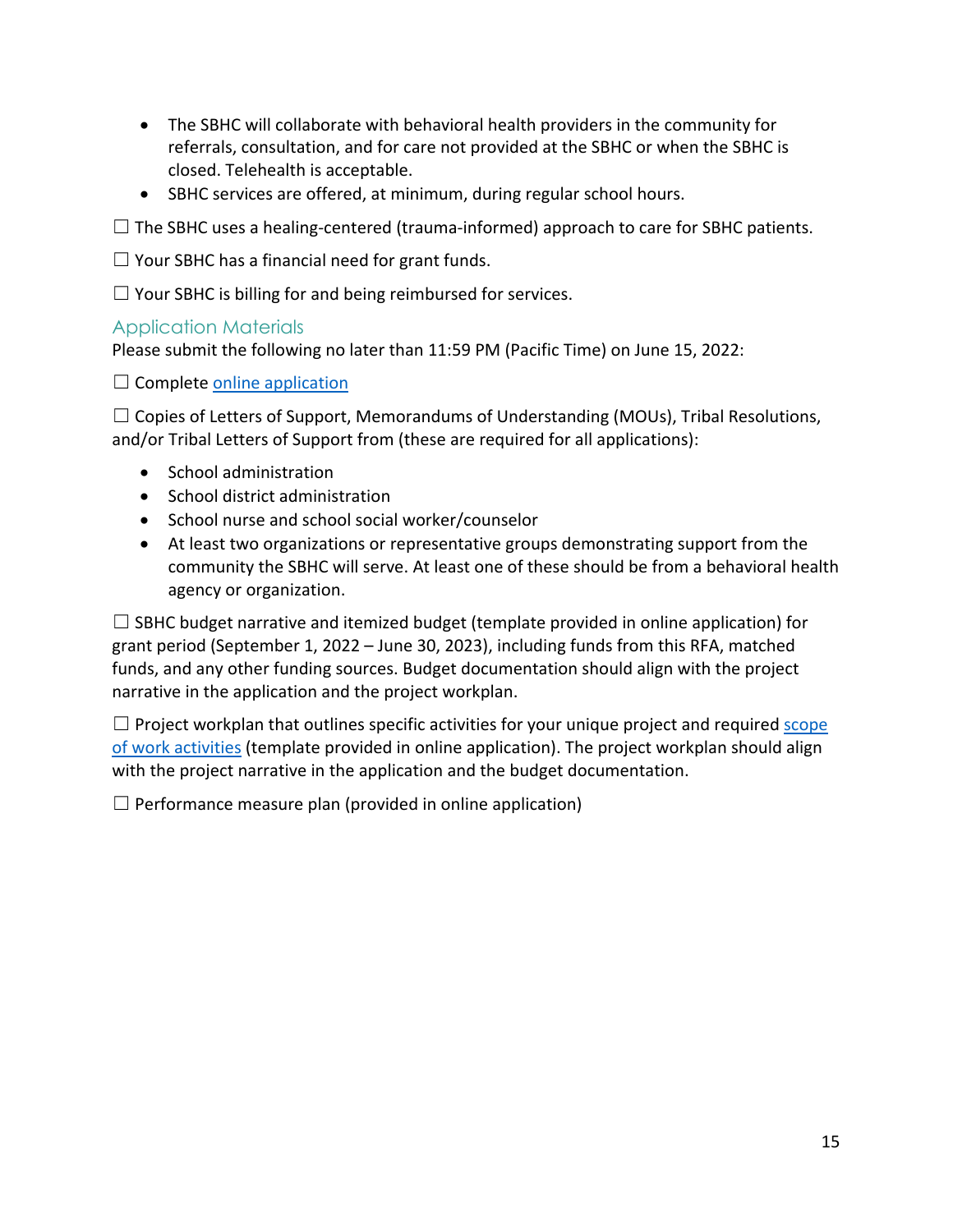# <span id="page-15-0"></span>**Appendix A: Grant Award Terms and Conditions**

If your application is selected, below are the terms and conditions for a grant award.

**GRANT REQUIREMENTS & STATEMENT OF WORK:** The Grantee shall furnish the necessary personnel, equipment, material and/or services and otherwise do all things necessary for or incidental to the performance of the work set forth in the Statement of Work.

**PAYMENT PROVISIONS:** Compensation for the work provided in accordance with this agreement has been established under the terms of RCW 39.34.130. The parties have estimated that the cost of accomplishing the work herein will not exceed **funds outlined in final contract statement of work and budget**. Compensation includes but is not limited to all taxes, fees, surcharges, etc. Payment will not exceed this amount without a prior written amendment. DOH will authorize payment only upon satisfactory completion and acceptance of deliverables and for allowable costs as outlined in the statement of work and/or budget. Any work done outside of the period of performance shall be provided at no cost to DOH.

**BILLING PROCEDURE:** Payment to the Grantee for approved and completed work will be made by warrant or account transfer by DOH within 30 days of receipt of the invoice. Upon expiration of the agreement, any claim for payment not already made shall be submitted within 60 days after the expiration date or the end of the fiscal year, whichever is earlier.

#### **GRANTEE RESPONSIBILITIES:**

- A. The Grantee has full responsibility for the conduct of the project or activity supported under this award and for adherence to the award conditions. Although the Grantee is encouraged to seek the advice and opinion of DOH on special problems that may arise, such advice does not diminish the Grantee's responsibility for making sound scientific and administrative judgments and should not imply that the responsibility for operating decisions has shifted to DOH. The Grantee is responsible for notifying DOH about any significant problems relating to the administrative or financial aspects of the award.
- B. The requirements of this award are contained in the Grant Application, the General Terms and Conditions and Statement of Work unless otherwise specified in the award instrument. Certain applicable federal standards are incorporated by reference.
- C. By acceptance of this award, the Grantee agrees to comply with the applicable federal requirements and to the prudent management of all expenditures and actions affecting the award. Documentation for each expenditure or action affecting this award must reflect appropriate organizational reviews or approvals which should be made in advance of the action. Organizational reviews are intended to help assure that expenditures are allowable, necessary, and reasonable for the conduct of the project, and that the proposed action:
	- 1. Is consistent with the award terms and conditions;
	- 2. Represents effective utilization of resources; and
	- 3. Does not constitute a significant project change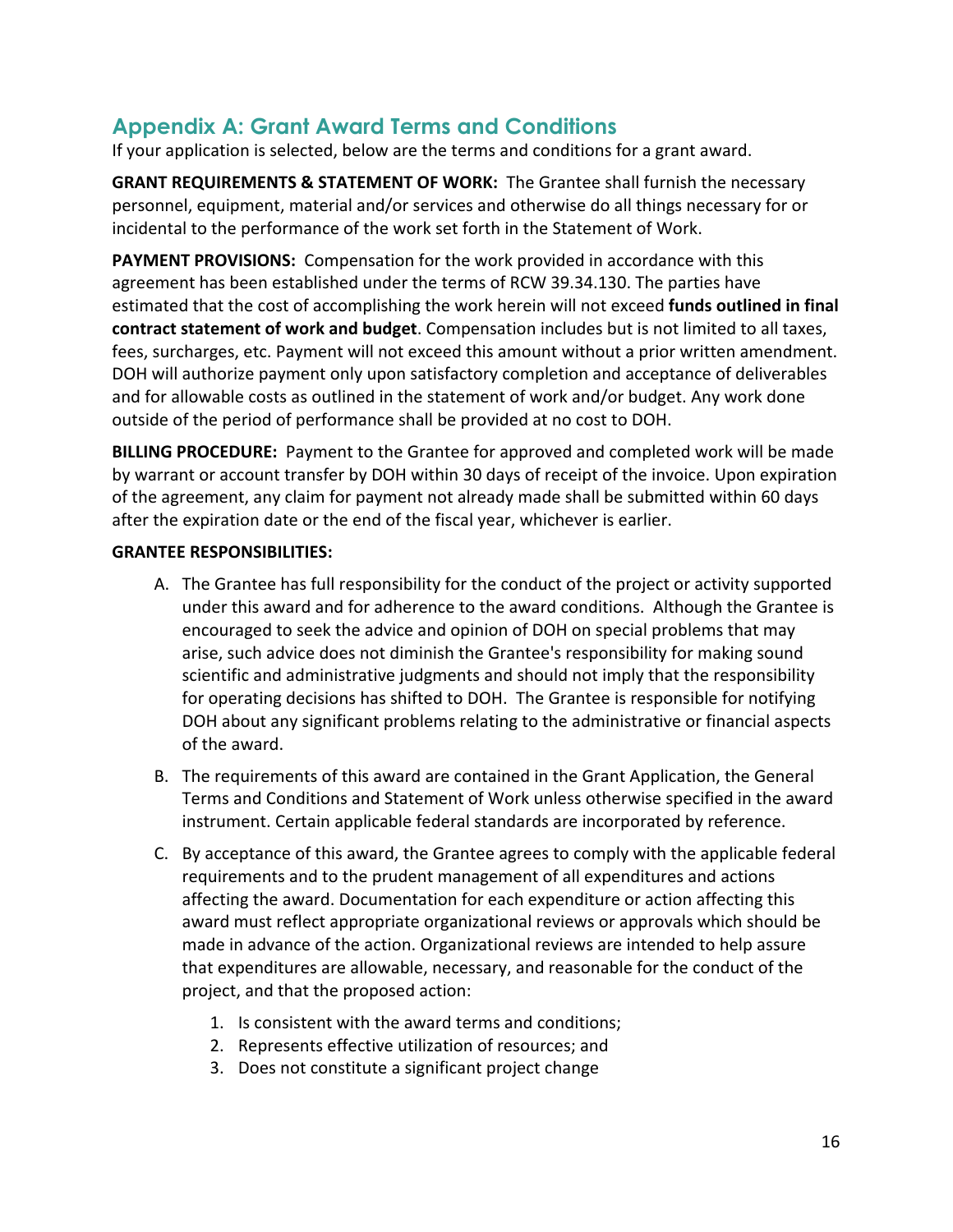**AGREEMENT ALTERATIONS AND AMENDMENTS:** This agreement may be amended by mutual agreement of the parties. Such amendments shall not be binding unless they are in writing and signed by personnel authorized to bind each of the parties. Only the Contracting Officer or his/her delegate shall have the express, implied, or apparent authority to alter, amend, modify, or waive any clause or condition of this agreement on behalf of DOH. No alteration, modification, or waiver of any clause or condition of this agreement is effective or binding unless made in writing and signed by authorized parties.

**AMERICANS WITH DISABILITIES ACT (ADA) OF 1990, PUBLIC LAW 101-336, also referred to as the "ADA" 28 CFR Part 35:** The Grantee must comply with the ADA, which provides comprehensive civil rights protection to individuals with disabilities in the areas of employment, public accommodations, state and local government services, and telecommunications.

**ASSIGNMENT:** The work to be provided under this Agreement, and any claim arising thereunder, is not assignable or delegable by either party in whole or in part, without the express prior written consent of the other party, which consent shall not be unreasonably withheld.

**CHANGE IN STATUS:** In the event of substantive change in the legal status, organizational structure, or fiscal reporting responsibility of the Grantee, Grantee agrees to notify DOH of the change. Grantee shall provide notice as soon as practicable, but no later than thirty days after such a change takes effect.

**CONFIDENTIALITY/SAFEGUARDING OF INFORMATION:** The use or disclosure by any party, either verbally or in writing, of any Confidential Information shall be subject to Chapter 42.56 RCW and Chapter 70.02 RCW, as well as other applicable federal and state laws and administrative rules governing confidentiality. Specifically, the Grantee agrees to limit access to Confidential Information to the minimum amount of information necessary, to the fewest number of people, for the least amount of time required to do the work. The obligations set forth in this clause shall survive completion, cancellation, expiration, or termination of this Agreement.

A. Notification of Confidentiality Breach

Upon a breach or suspected breach of confidentiality, the Grantee shall immediately notify the DOH Chief Information Security Officer [\(security@doh.wa.gov\)](mailto:security@doh.wa.gov). For the purposes of this Agreement, "immediately "shall mean within one business day.

The Grantee will take steps necessary to mitigate any known harmful effects of such unauthorized access including, but not limited to sanctioning employees, notifying subjects, and taking steps necessary to stop further unauthorized access. The Grantee agrees to indemnify and hold the Agency harmless for any damages related to unauthorized use or disclosure by the Grantee, its officers, directors, employees, Subgrantees or agents.

Any breach of this clause may result in termination of the agreement and the demand for return of all confidential information.

B. Subsequent Disclosure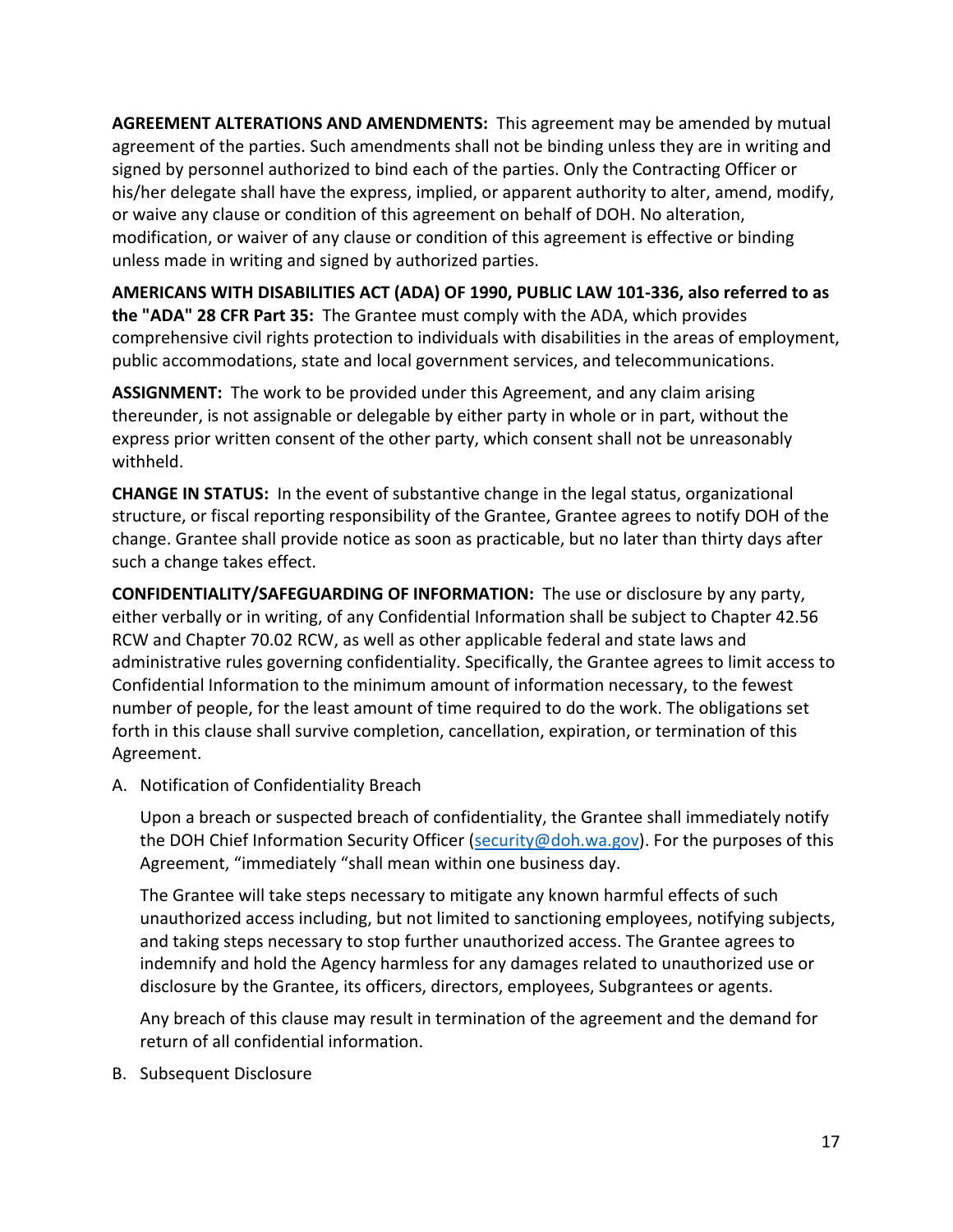The Grantee will not release, divulge, publish, transfer, sell, disclose, or otherwise make the Confidential Information known to any other entity or person without the express prior written consent of the Secretary of Health, or as required by law.

If responding to public record disclosure requests under RCW 42.56, the Grantee agrees to notify and discuss with the DOH Chief Information Security Officer requests for all information that are part of this Agreement, prior to disclosing the information. The Grantee further agrees to provide DOH a minimum of two calendar weeks to initiate legal action to secure a protective order under RCW 42.56.540.

**DEBARMENT:** The Contractor, by signature to this contract, certifies that the Contractor is not presently debarred, suspended, proposed for debarment, declared ineligible, or voluntarily excluded in any federal department or agency from participating in transactions. The Contractor agrees to include the above requirement in all subcontracts into which it enters to complete this contract.

**DISPUTES:** The parties shall use their best, good faith efforts to cooperatively resolve disputes and problems that arise in connection with this contract. Both parties will continue without delay to carry out their respective responsibilities under this contract while attempting to resolve the dispute under this section. When a genuine dispute arises between DOH and the Contractor regarding the terms of this agreement or the responsibilities imposed herein which cannot be resolved, either party may submit a request for non-binding mediation to the other party through the DOH Contracts Unit and the DOH Contracts Unit will notify the other party of the request for non-binding mediation. DOH Contracts will act as the initial coordination point and manage the non-binding mediation communication to and from the parties.

Each party agrees that DOH will identify three mediators who are neutral to both parties. Each party agrees that Contractor will identify one of the three mediators to engage in this process. Each party agrees that it will be responsible for one-half (1/2) the cost of the mediator. Each party agrees that the non-binding mediation will occur at a time and place convenient to all parties, including the mediator, and that preference is for the mediation to occur in Olympia or Tumwater, Washington. Each party agrees the mediation is non-binding.

A party's request for a non-binding mediation must:

- Be in writing,
- clearly state the disputed issues,
- state the relative positions of the parties, the Contractor's name, address, and his/her contact number, and the DOH Program Contract Manager.
- be mailed to ATTN: DOH Contracts and Procurement Director, P.O. Box 47905, Olympia, WA 98504-7905 within thirty (30) calendar days after the party could reasonably be expected to have knowledge of the issue which he/she now disputes, or
- be emailed to [DOHCON.MGMT@DOH.WA.GOV](mailto:DOHCON.MGMT@DOH.WA.GOV) with the subject line clearly displaying the contract number and the word "DISPUTE."

The non-binding mediation process constitutes the sole administrative remedy available under this contract. The parties agree that this resolution process shall precede any action in a judicial and quasi-judicial tribunal. Both parties have a duty and responsibility to pursue and engage in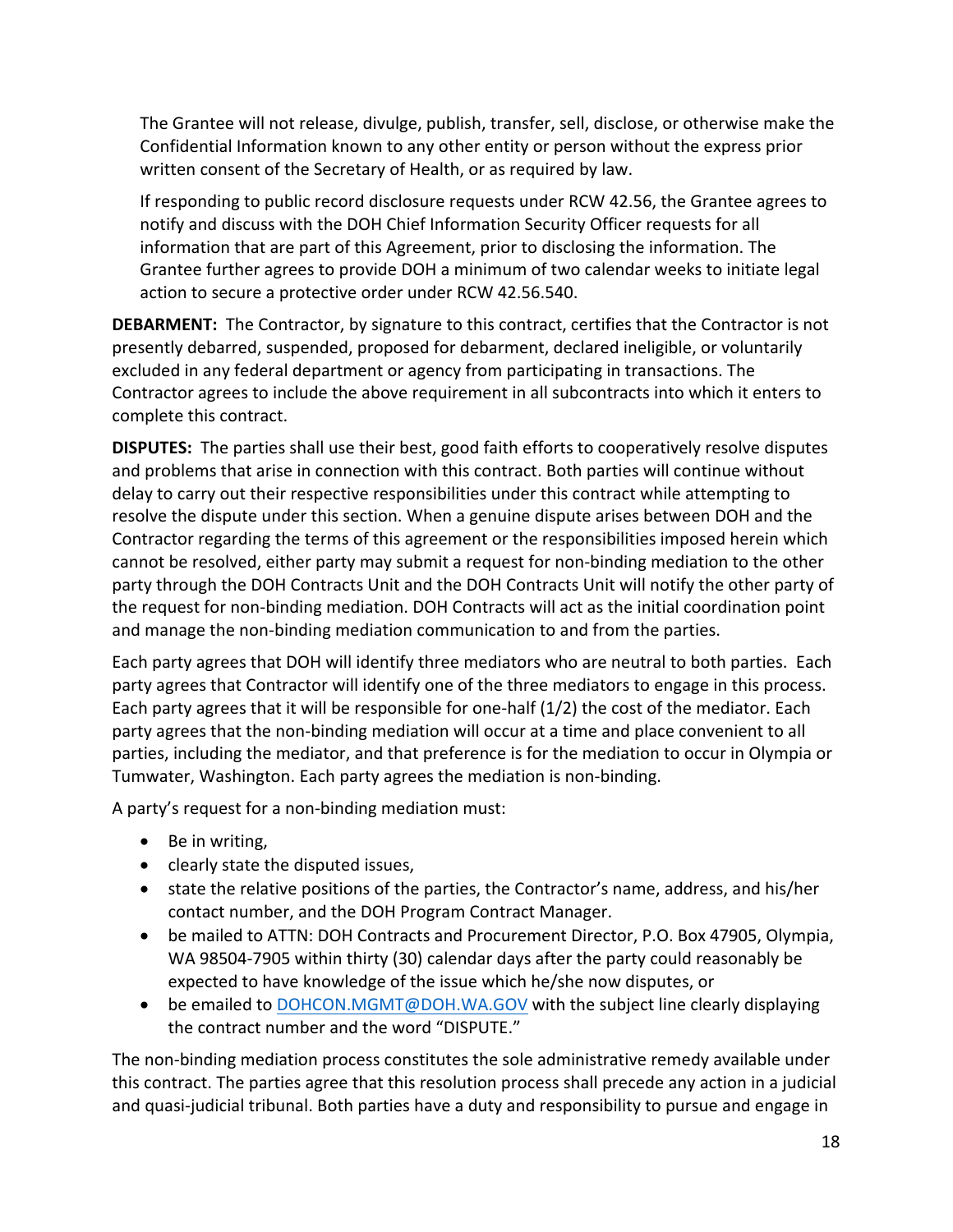non-binding mediation in a timely manner. However, the requesting party may pursue judicial or quasi-judicial action prior to the completion of non-binding mediation if the subject party unnecessarily delays or intentionally frustrates the mediation process.

**GOVERNANCE:** This agreement is entered into pursuant to and under the authority granted by the laws of the State of Washington and any applicable federal laws. The provisions of this agreement shall be construed to conform to those laws.

In the event of an inconsistency in the terms of this Agreement, or between its terms and any applicable statute or rule, the inconsistency shall be resolved by giving precedence in the following order:

- A. Federal statutes and regulations
- B. State statutes and regulations
- C. Agreement amendments
- D. The Agreement (in this order)
	- 1. Special Terms and Conditions (Exhibit C if used)
	- 2. Primary document (document that includes the signature page)
	- 3. Standard/General Terms and Conditions (Exhibit B)
	- 4. Statement of Work (Exhibit A)
	- 5. Contractor Vaccination Certification (Exhibit D)

**HOLD HARMLESS:** The Grantee shall defend, protect and hold harmless the State of Washington, DOH, or any employees thereof, from and against all claims, suits or action arising from any intentional or negligent act or omission of the Grantee or subgrantee, or agents of either, while performing under the terms of this agreement. Claims shall include, but not be limited to, assertions that the use or transfer of any software, book, document, report, film, tape or sound reproduction or material of any kind, delivered hereunder, constitutes an infringement of any copyright, patent, trademark, trade name, or otherwise results in an unfair trade practice.

**INDEPENDENT CAPACITY:** The employees or agents of each party who are engaged in the performance of this Agreement shall continue to be employees or agents of that party and shall not be considered for any purpose to be employees or agents of the other party.

**INDUSTRIAL INSURANCE COVERAGE:** The Grantee shall comply with the provisions of Title 51 RCW, Industrial Insurance. Prior to performing work under this agreement, the Grantee shall provide or purchase industrial insurance coverage for the Grantee's employees, as may be required of an "employer" as defined in Title 51 RCW and shall maintain full compliance with Title 51RCW during the course of this agreement. If the Grantee fails to provide industrial insurance coverage or fails to pay premiums or penalties on behalf of its employees as may be required by law, DOH may collect from the Grantee the full amount payable to the Industrial Insurance accident fund. DOH may deduct the amount owed by the Grantee to the accident fund from the amount payable to the Grantee by DOH under this agreement and transmit the deducted amount to the Department of Labor & Industries, Division of Insurance Services. This provision does not waive any of L&I's rights to collect from the Grantee.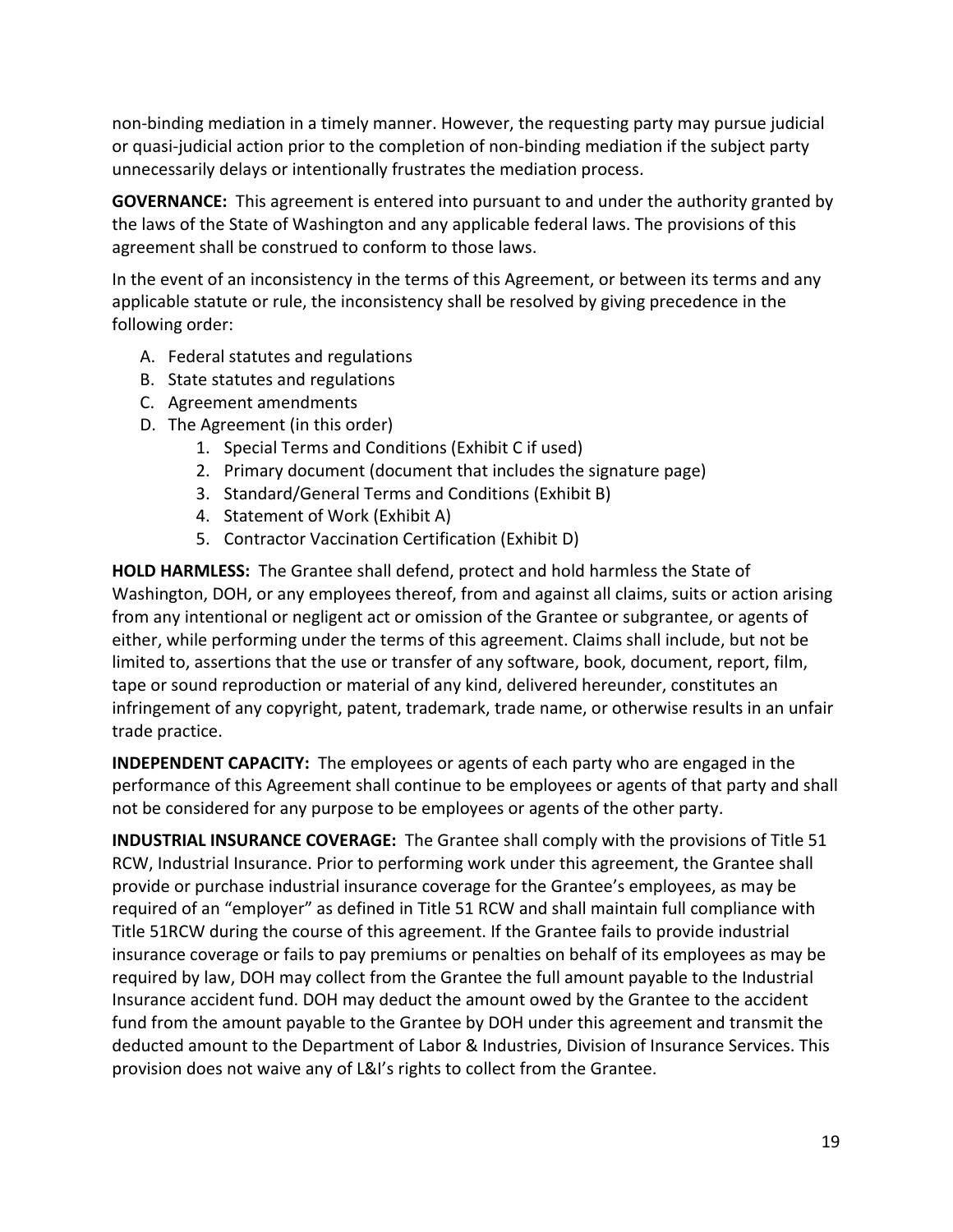Industrial insurance coverage through the Department of Labor & Industries is optional for sole proprietors, partners, corporate officers and others, per RCW 51.12.020.

**NONDISCRIMINATION:** During the performance of this agreement, the Grantee shall comply with all federal and state nondiscrimination laws, regulations and policies.

**NONDISCRIMINATION LAWS NONCOMPLIANCE:** In the event of the Grantee's noncompliance or refusal to comply with any nondiscrimination law, regulation, or policy, this agreement may be rescinded, canceled or terminated in whole or in part, and the Grantee may be declared ineligible for further grants with DOH. The Grantee shall, however, be given a reasonable time in which to cure this noncompliance. Any dispute may be resolved in accordance with the "Disputes" procedure set forth herein.

**RECORDS MAINTENANCE:** The parties to this agreement shall each maintain books, records, documents, and other evidence that sufficiently and properly reflect all direct and indirect costs expended by either party in the performance of the services described herein. These records shall be subject to inspection, review, or audit by personnel of both parties, other personnel duly authorized by either party, the Office of the State Auditor, and federal officials so authorized by law. All books, records, documents, and other material relevant to this Agreement will be retained for six years after expiration and the Office of the State Auditor, federal auditors, and any persons duly authorized by the parties shall have full access and the right to examine any of these materials during this period.

Records and other documents, in any medium, furnished by one party to this agreement to the other party, will remain the property of the furnishing party, unless otherwise agreed. The receiving party will not disclose or make available this material to any third parties without first giving notice to the furnishing party and giving it a reasonable opportunity to respond. Each party will utilize reasonable security procedures and protections to assure that records and documents provided by the other party are not erroneously disclosed to third parties.

**RIGHT OF INSPECTION:** The Grantee shall provide right of access to its facilities to DOH, or any of its officers, or to any other authorized agent or official of the State of Washington or the federal government, at all reasonable times, in order to monitor and evaluate performance, compliance, and/or quality assurance under this agreement. The Grantee shall make available information necessary for DOH to comply with the client's right to access, amend, and receive an accounting of disclosures of their confidential information according state and federal law. The Grantee's internal policies and procedures, books, and records relating to the safeguarding, use, and disclosure of confidential information obtained or used as a result of this agreement shall be made available to DOH and the U.S. Secretary of the Department of Health & Human Services, upon request.

**SAVINGS**: In the event funding from state, federal, or other sources is withdrawn, reduced, or limited in any way after the effective date of this agreement and prior to normal completion, DOH may terminate the Grant under the "Termination" clause, subject to renegotiation under those new funding limitations and conditions.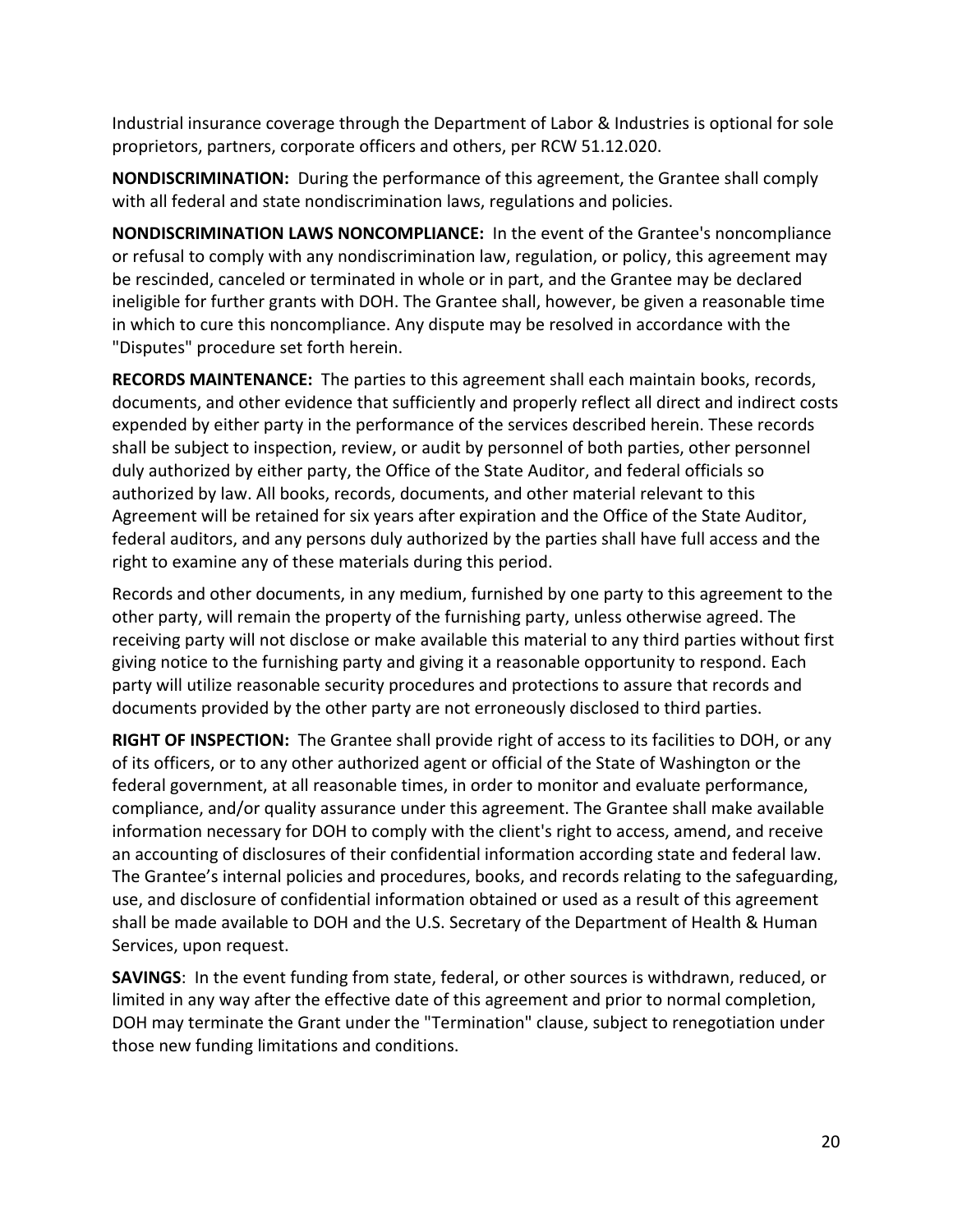**SECURITY OF INFORMATION:** Unless otherwise specifically authorized by the DOH Chief Information Security Officer, Contractor receiving confidential information under this contract assures that:

- Encryption is selected and applied using industry standard algorithms validated by the National Institute of Standards and Technology (NIST) Cryptographic Algorithm Validation Program against all information stored locally and off-site. Information must be encrypted both in-transit and at rest and applied in such a way that it renders data unusable to anyone but authorized personnel, and the confidential process, encryption key or other means to decipher the information is protected from unauthorized access.
- It is compliant with the applicable provisions of the Washington State Office of the Chief Information Officer (OCIO) policy 141, Securing Information Technology Assets, available at: [https://ocio.wa.gov/policy/securing-information-technology-assets.](https://ocio.wa.gov/policy/securing-information-technology-assets)
- It will provide DOH copies of its IT security policies, practices, and procedures upon the request of the DOH Chief Information Security Officer.
- DOH may at any time conduct an audit of the Contractor's security practices and/or infrastructure to assure compliance with the security requirements of this contract.
- It has implemented physical, electronic and administrative safeguards that are consistent with OCIO security standard 141.10 and ISB IT guidelines to prevent unauthorized access, use, modification or disclosure of DOH Confidential Information in any form. This includes, but is not limited to, restricting access to specifically authorized individuals and services through the use of:
	- o Documented access authorization and change control procedures;
	- o Card key systems that restrict, monitor, and log access;
	- $\circ$  Locked racks for the storage of servers that contain Confidential Information or use AES encryption (key lengths of 256 bits or greater) to protect confidential data at rest, standard algorithms validated by the National Institute of Standards and Technology (NIST) Cryptographic Algorithm Validation Program (CMVP);
	- o Documented patch management practices that assure all network systems are running critical security updates within 6 days of release when the exploit is in the wild, and within 30 days of release for all others;
	- o Documented antivirus strategies that assure all systems are running the most current antivirus signatures within 1 day of release;
	- $\circ$  Complex passwords that are systematically enforced and password expiration not to exceed 120 days, dependent user authentication types as defined in OCIO security standards;
	- $\circ$  Strong multi-factor authentication mechanisms that assure the identity of individuals who access Confidential Information;
	- o Account lock-out after 5 failed authentication attempts for a minimum of 15 minutes, or for Confidential Information, until administrator reset;
	- o AES encryption (using key lengths 128 bits or greater) session for all data transmissions, standard algorithms validated by NIST CMVP;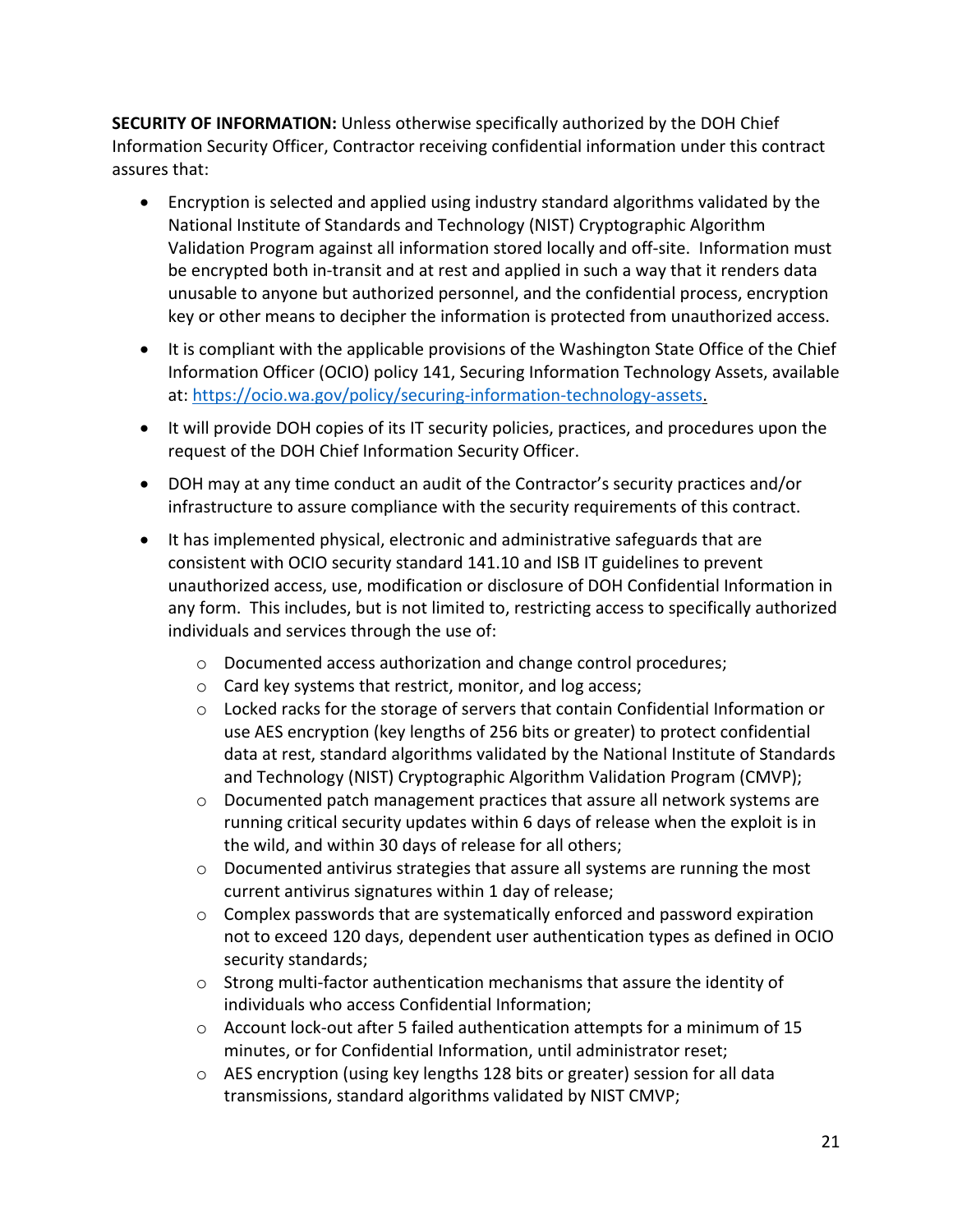- $\circ$  Firewall rules and network address translation that isolate database servers from web servers and public networks;
- $\circ$  Regular review of firewall rules and configurations to assure compliance with authorization and change control procedures;
- o Log management and intrusion detection/prevention systems;
- o A documented and tested incident response plan

Any breach of this clause may result in termination of the contract and the demand for return of all personal information.

**SEVERABILITY:** If any provision of this agreement or any provision of any document incorporated by reference shall be held invalid, such invalidity shall not affect the other provisions of this agreement which can be given effect without the invalid provision, if such remainder conforms to the requirements of applicable law and the fundamental purpose of this agreement, and to this end the provisions of this agreement are declared to be severable.

**SUBGRANTING:** Neither the Grantee, nor any subgrantee, shall enter into subgrants for any of the work contemplated under this agreement without prior written approval of DOH. In no event shall the existence of the subgrant operate to release or reduce the liability of the Grantee to DOH for any breach in the performance of the Grantee's duties. This clause does not include contracts of employment between the Grantee and personnel assigned to work under this agreement.

Additionally, the Grantee is responsible for ensuring that all terms, conditions, assurances, and certifications set forth in this agreement are carried forward to any subgrants.

**SURVIVABILITY:** The terms and conditions contained in this agreement will survive the completion, cancellation, termination, or expiration of the agreement.

**SUSPENSION OF PERFORMANCE AND RESUMPTION OF PERFORMANCE:** In the event funding from state, federal, or other sources is withdrawn, reduced, or limited in any way after the effective date of this agreement and prior to normal completion, DOH may give notice to Grantee to suspend performance as an alternative to termination. DOH may elect to give written notice to the Grantee to suspend performance when DOH determines that there is a reasonable likelihood that the funding insufficiency may be resolved in a timeframe that would allow performance to be resumed prior to the end date of this agreement. Notice may include notice by facsimile or email to the Grantee's representative. The Grantee shall suspend performance on the date stated in the written notice to suspend. During the period of suspension of performance each party may inform the other of any conditions that may reasonably affect the potential for resumption of performance.

When DOH determines that the funding insufficiency is resolved, DOH may give the Grantee written notice to resume performance and a proposed date to resume performance. Upon receipt of written notice to resume performance, Grantee will give written notice to DOH as to whether it can resume performance, and, if so, the date upon which it agrees to resume performance. If Grantee gives notice to DOH that it cannot resume performance, the parties agree that the agreement will be terminated retroactive to the original date of termination. If the date Grantee gives notice that it can resume performance is not acceptable to DOH, the